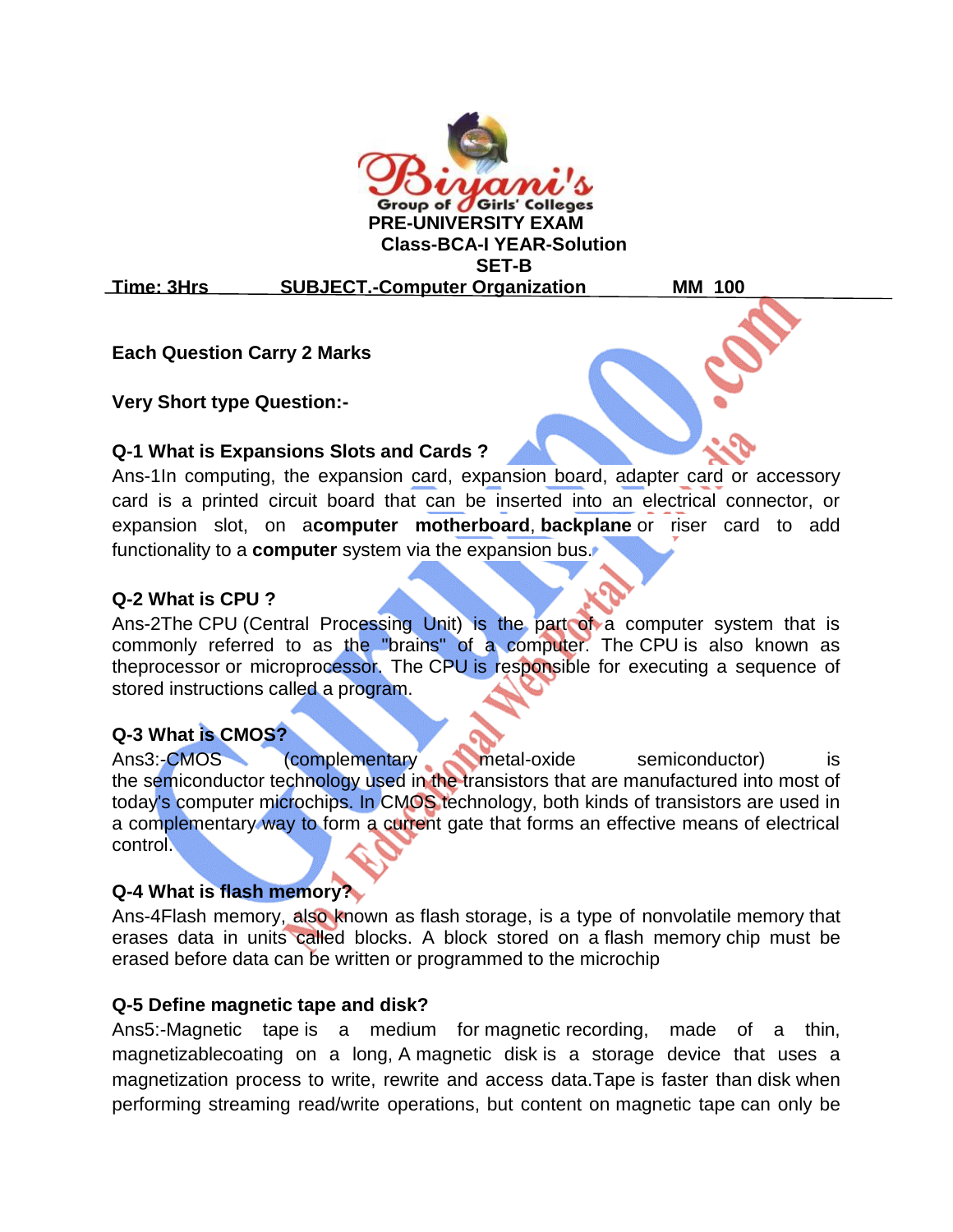read or written in a sequential format by spooling it to the appropriate position. In contrast to disk, where access times are measured in milliseconds, tape access times can be seconds

### **Q-6 Write about the Track, Cylinder, Sector.**

Ans6:-A disk is divided into **tracks**, **cylinders**, and **sectors**. A **track** is that portion of a disk which passes under a single stationary head during a disk rotation, a ring 1 bit wide. A **cylinder** is comprised of the set of **tracks** described by all the heads (on separate platters) at a single seek positiona **sector** is a subdivision of a **track** on a magnetic disk or optical disc

### **Q-7 What is port and cable?**

Ans7:-a computer **port** is a specialized outlet on a piece of equipment to which a plug or **cable**connects. Electronically, the several conductors where the**port and cable** contacts connect, provide a method to transfer signals between devices.

### **Q-8 What is network adaptor?**

Ans8:A **network adapter** is the component of a computer's internal hardware that is used for communicating over a **network** with another computer. It enable a computer to connect with another computer, server or any **networking** device over an LAN connection. A **network adapter** can be used over a wired or wireless **network**.

# **Q-9 What is memory buffer register?**

Ans9:-A **memory buffer register** (MBR) or **memory** data **register** (MDR) is the **register** in a computer's processor, or central processing unit, CPU, that stores the data being transferred to and from the immediate access storage. It contains the copy of designated **memory** locations specified by the **memory** address **register**.

# **Q-10What is stack pointer? Explain stack pointer in brief.**

Ans-10A **stack pointer** is a small register that stores the address of the last program request in a **stack**. A **stack** is a specialized buffer which stores data from the top down. As new requests come in, they "push down" the older ones.

# **Each Question Carry 5 Marks**

**Short answer type Question:-**

**Q-1 Explain intel 810 chipset.**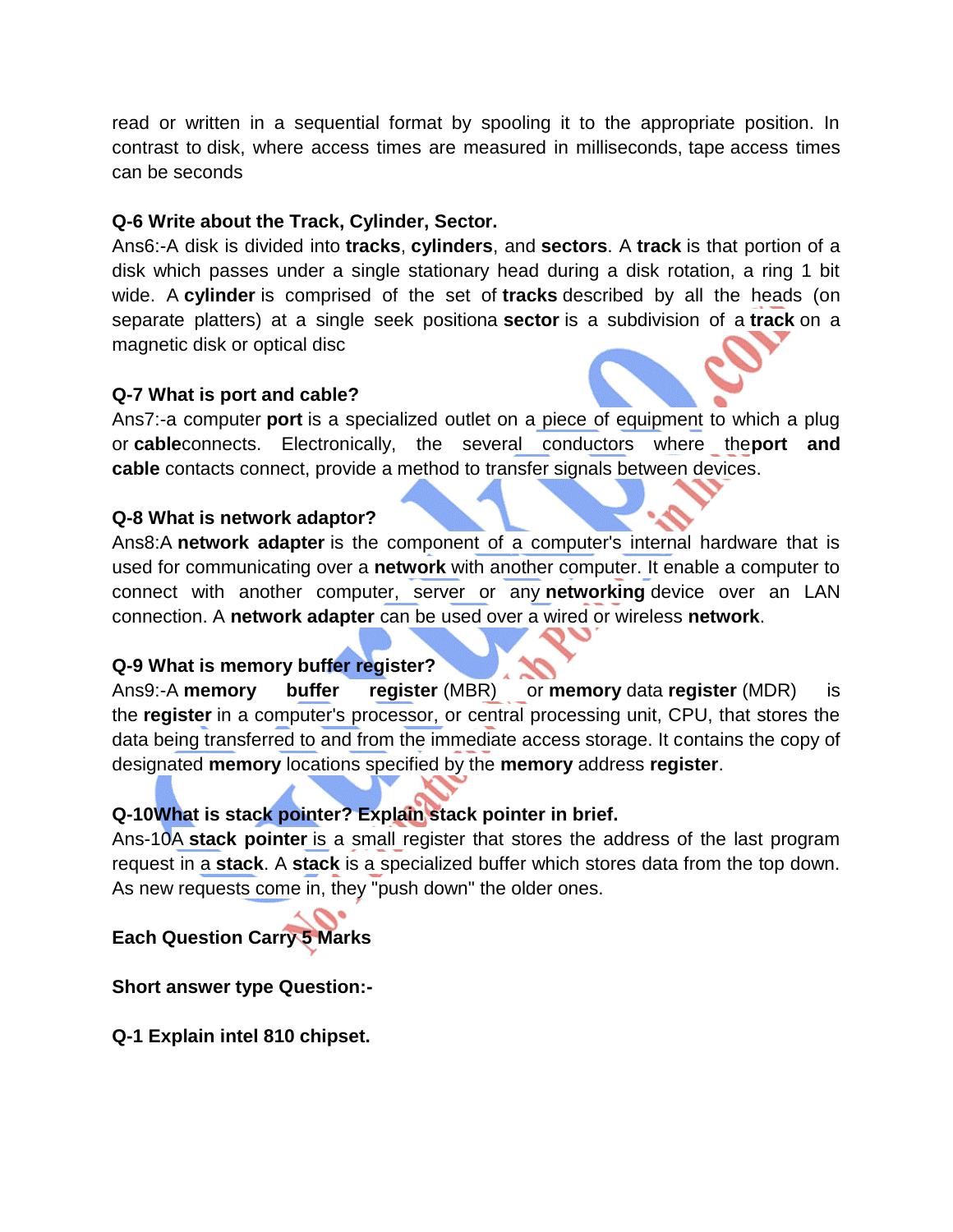Ans-1The **[Intel](https://en.wikipedia.org/wiki/Intel) i810** [chipset](https://en.wikipedia.org/wiki/Chipset) was released by Intel in early 1999 with the code-name "Whitney<sup>[\[1\]](https://en.wikipedia.org/wiki/Intel_810#cite_note-1)</sup>" as a platform for the [P6-](https://en.wikipedia.org/wiki/P6_(microarchitecture))based [Socket 370](https://en.wikipedia.org/wiki/Socket_370) CPU series, including the [Pentium III](https://en.wikipedia.org/wiki/Pentium_III) and [Celeron](https://en.wikipedia.org/wiki/Celeron) processors. Some motherboard designs include [Slot 1](https://en.wikipedia.org/wiki/Slot_1) for older Intel CPUs or a combination of both Socket 370 and Slot 1. It targeted the lowcost segment of the market, offering a robust platform for uniprocessor budget systems with integrated graphics. The 810 was Intel's first chipset design to incorporate a [hub](https://en.wikipedia.org/wiki/Intel_Hub_Architecture)  [architecture](https://en.wikipedia.org/wiki/Intel_Hub_Architecture) which was claimed to have better I/O throughput

### **Q-2 What is instruction set and execution cycle?**

Ans-2The **instruction set**, also called **instruction set** architecture (ISA), is part of a computer that pertains to programming, which is basically machine language. The**instruction set** provides commands to the processor, to tell it what it needs to do.An instruction **cycle** (also known as the fetch–decode–**execute cycle** or the fetch**execute cycle**) is the basic operational process of a computer. It is the process by which a computer retrieves a program instruction from its memory, determines what actions the instruction dictates, and carries out those actions.

# **Q-3What is SRAM and DRAM Define and differentiate it.**

Ans3:-**SRAM** (static RAM) is random access memory (RAM) that retains data bits in its memory as long as power is being supplied. Unlike dynamic RAM (**DRAM**), which stores bits in cells consisting of a capacitor and a transistor, **SRAM** does not have to be periodically refreshed.A flip-flop for a memory cell takes 4 or 6 transistors along with some wiring, but never has to be refreshed. This makes **static RAM** significantly faster than **dynamic RAM**. Therefore you get less memory per chip, and that makes **static RAM** a lot more expensive

#### **Q-4What is Register Transfer Language?**

Ans4:-n digital circuit design, register-transfer level (**RTL**) is a design abstraction which models a synchronous digital circuit in terms of the flow of digital signals (data) between hardware registers, and the logical operations performed on those signals.In computer science, **register transfer language**(RTL) is a kind of intermediate representation (IR) that is very close to assembly **language**, such as that which is used in a compiler. It is used to describe data flow at the **register**-**transfer** level of an architecture.

#### **Q-5 What is Memory module? Define it's different types.**

- **Ans-5**A **memory module** is a circuit board that contains DRAM integrated circuits that are installed into the**memory** slot on a computer motherboard. Below is an image of a 512 MB DIMM computer **memory module**and the most common type of **memory** used today. TransFlash Memory Module.
- SIMM, a single in-line memory module.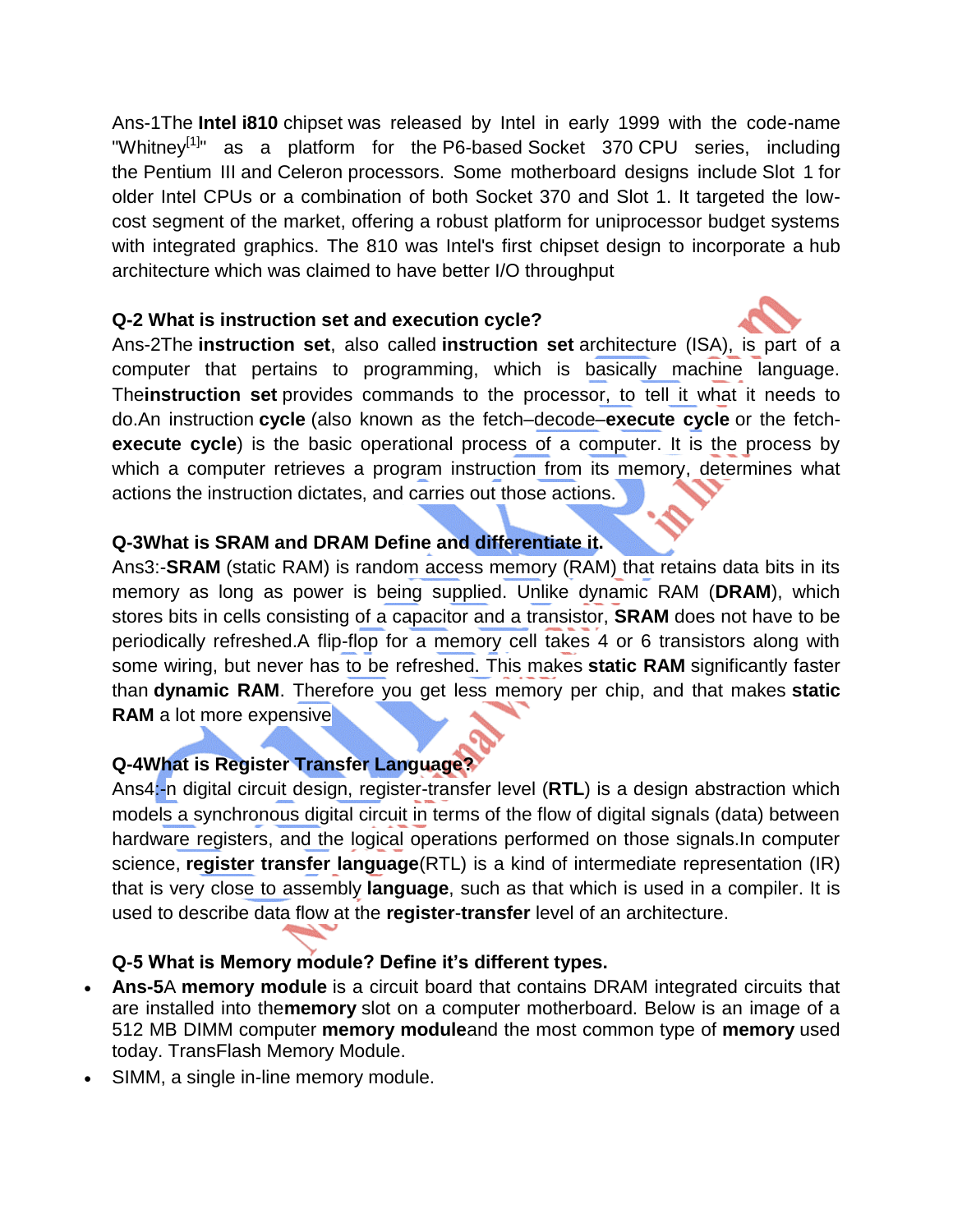DIMM, dual in-line memory module. Rambus memory modules are a subset of DIMMs, but are usually referred to as RIMMs. SO-DIMM, small outline DIMM, a smaller version of the DIMM, used in laptops.

### **Each Question Carry 12 Marks**

### **Q-1 Explain generation of computers with characteristics?**

Ans-1**Generation** in **computer** terminology is a change in technology a**computer** is/was being used. Initially, the **generation** term was used to distinguish between varying hardware technologies. Nowadays, **generation** includes both hardware and software, which together make up an entire **computer** system.

- 1940 1956: First Generation Vacuum Tubes. These early computers used vacuum tubes as circuitry and magnetic drums for memory. ...
- 1956 1963: Second Generation Transistors. ...
- 1964 1971: Third Generation Integrated Circuits. ...
- 1972 2010: Fourth Generation Microprocessors.

First Generation:-

- The period of first generation was from 1946-1959. The computers of first generation used vacuum tubes as the basic components for memory and circuitry for CPU (Central Processing Unit). These tubes, like electric bulbs, produced a lot of heat and the installations used to fuse frequently. Therefore, they were very expensive and only large organizations were able to afford it.
- In this generation, mainly batch processing operating system was used. Punch cards, paper tape, and magnetic tape was used as input and output devices. The computers in this generation used machine code as the programming language

The main features of the first generation are −

- Vacuum tube technology
- Unreliable
- Supported machine language only
- Very costly
- Generated a lot of heat
- Slow input and output devices
- Huge size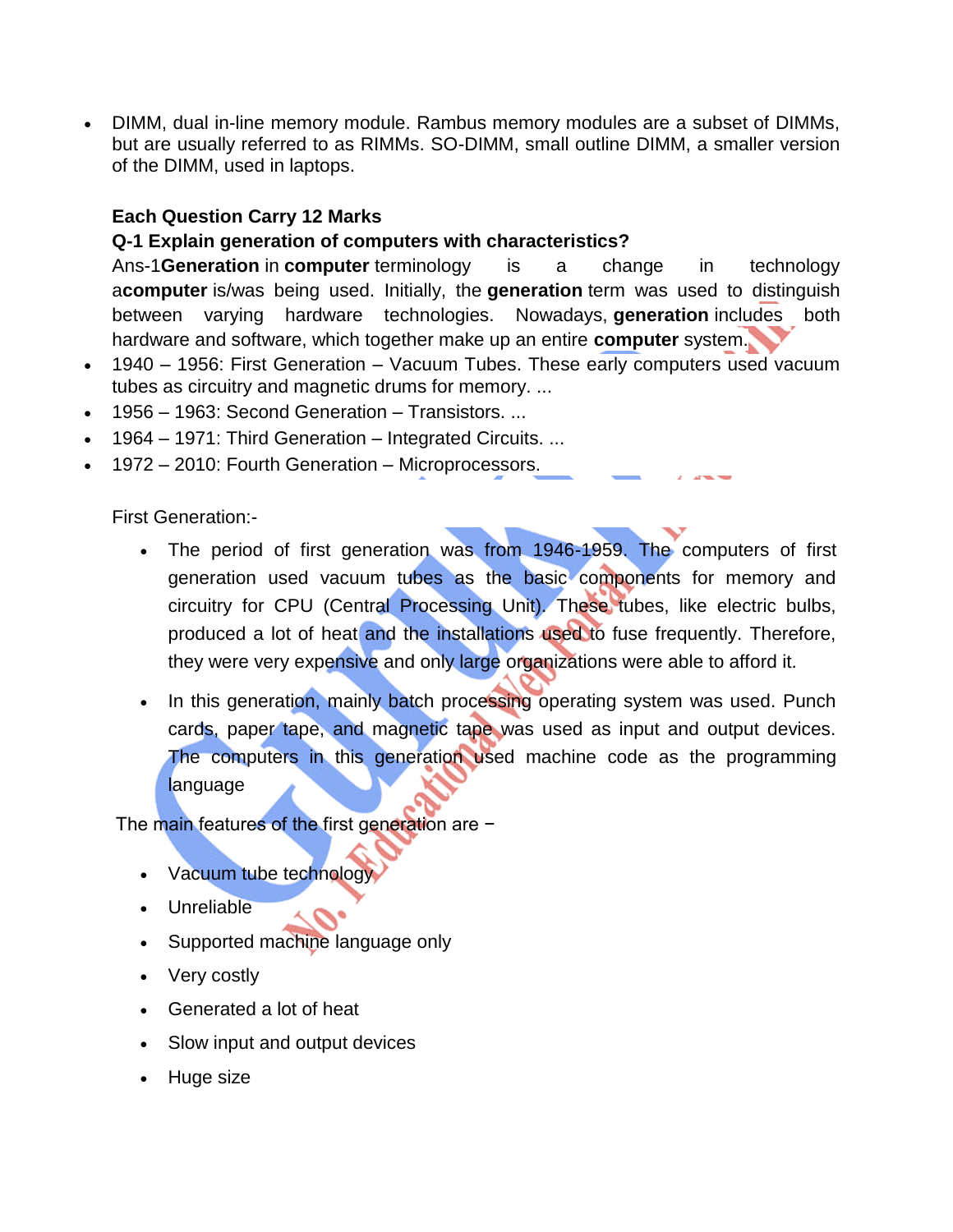- Need of AC
- Non-portable
- Consumed a lot of electricity



- ENIAC
- EDVAC
- UNIVAC
- IBM-701
- IBM-650

Second generation:-

Second Generation: Transistors (**1956**-**1963**) The world would see transistors replace vacuum tubes in the second generation of computers. The transistor was invented at Bell Labs in **1947** but did not see widespread use in computers until the late **1950s**

Bis C.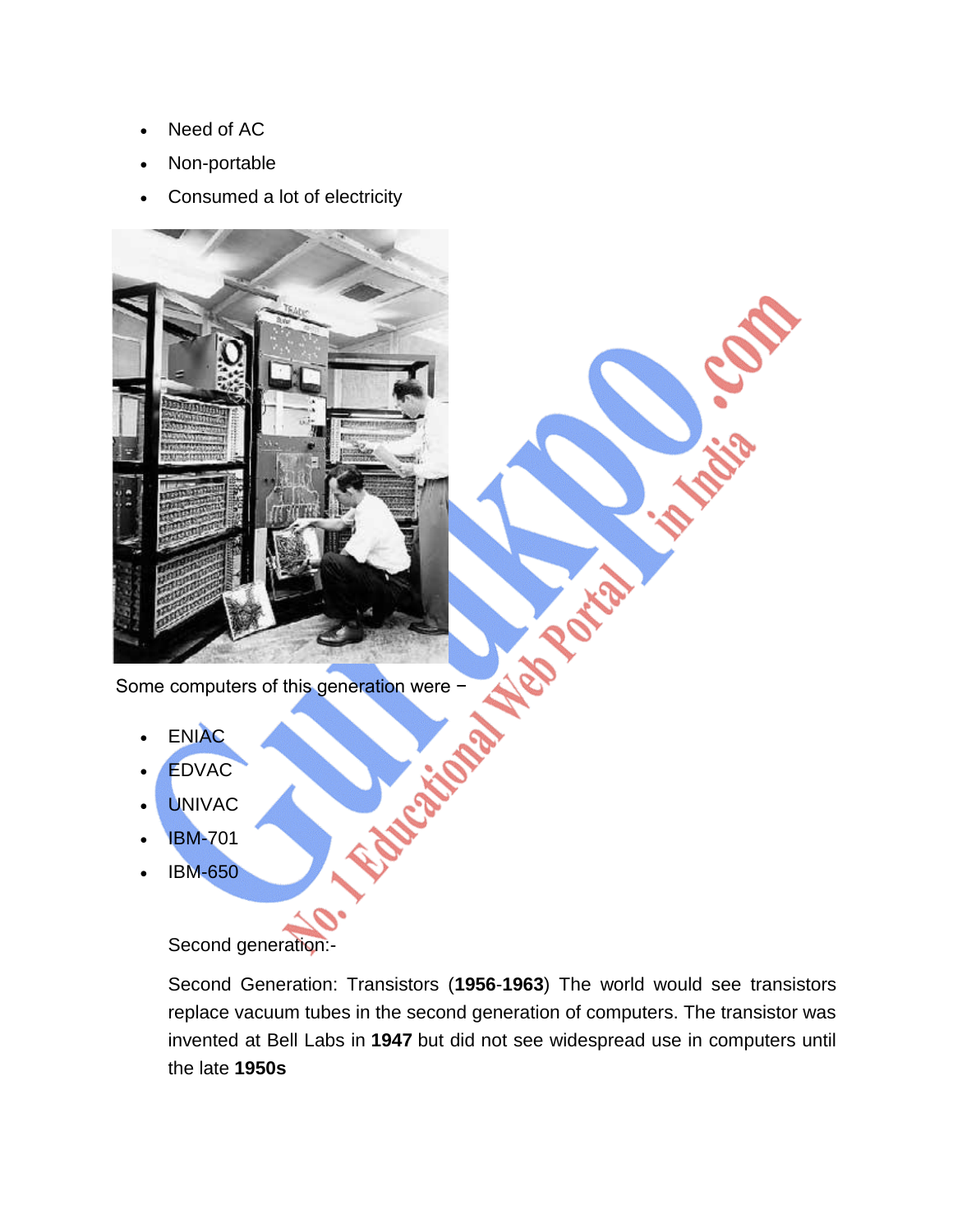The period of second generation was from 1959-1965. In this generation, transistors were used that were cheaper, consumed less power, more compact in size, more reliable and faster than the first generation machines made of vacuum tubes. In this generation, magnetic cores were used as the primary memory and magnetic tape and magnetic disks as secondary storage devices.

In this generation, assembly language and high-level programming languages like FORTRAN, COBOL were used. The computers used batch processing and multiprogramming operating system.



The main features of second generation are

- Use of transistors
- Reliable in comparison to first generation computers
- Smaller size as compared to first generation computers
- **Generated less heat as compared to first generation computers**
- Consumed less electricity as compared to first generation computers
- Faster than first generation computers
- Still very costly
- AC required
- Supported machine and assembly languages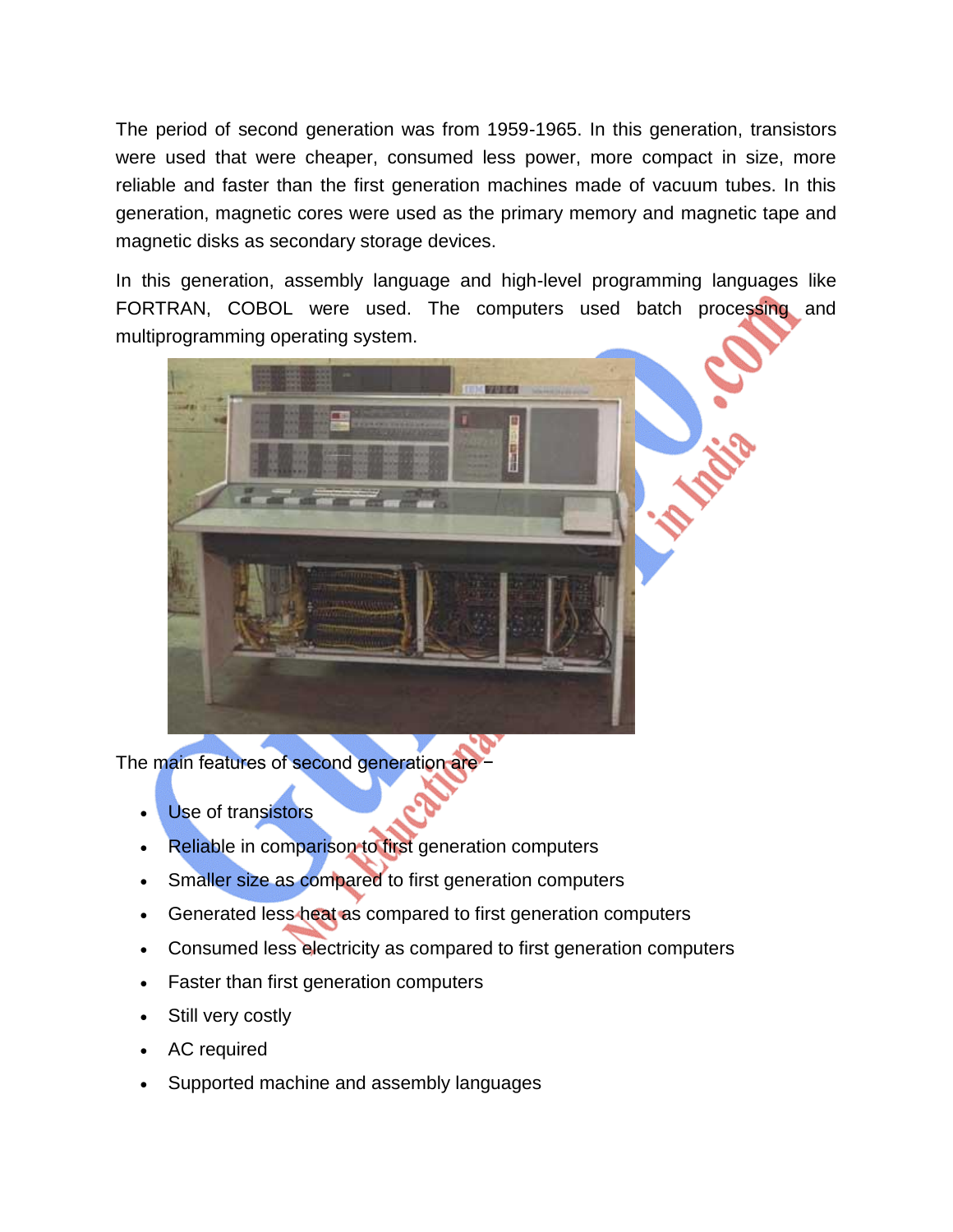Some computers of this generation were −

- IBM 1620
- IBM 7094
- CDC 1604
- CDC 3600
- UNIVAC 1108

Third Generation:-**Third Generation**: Integrated Circuits (1964-1971) The development of the integrated circuit was the hallmark of the **third generation of computers**. Transistors were miniaturized and placed on silicon chips, called semiconductors, which drastically increased the speed and efficiency of**computers**. The period of third generation was from 1965-1971. The computers of third generation used Integrated Circuits (ICs) in place of transistors. A single IC has many transistors, resistors, and capacitors along with the associated circuitry.

The IC was invented by Jack Kilby. This development made computers smaller in size, reliable, and efficient. In this generation remote processing, time-sharing, multiprogramming operating system were used. High-level languages (FORTRAN-II TO IV, COBOL, PASCAL PL/1, BASIC, ALGOL-68 etc.) were used during this generation.

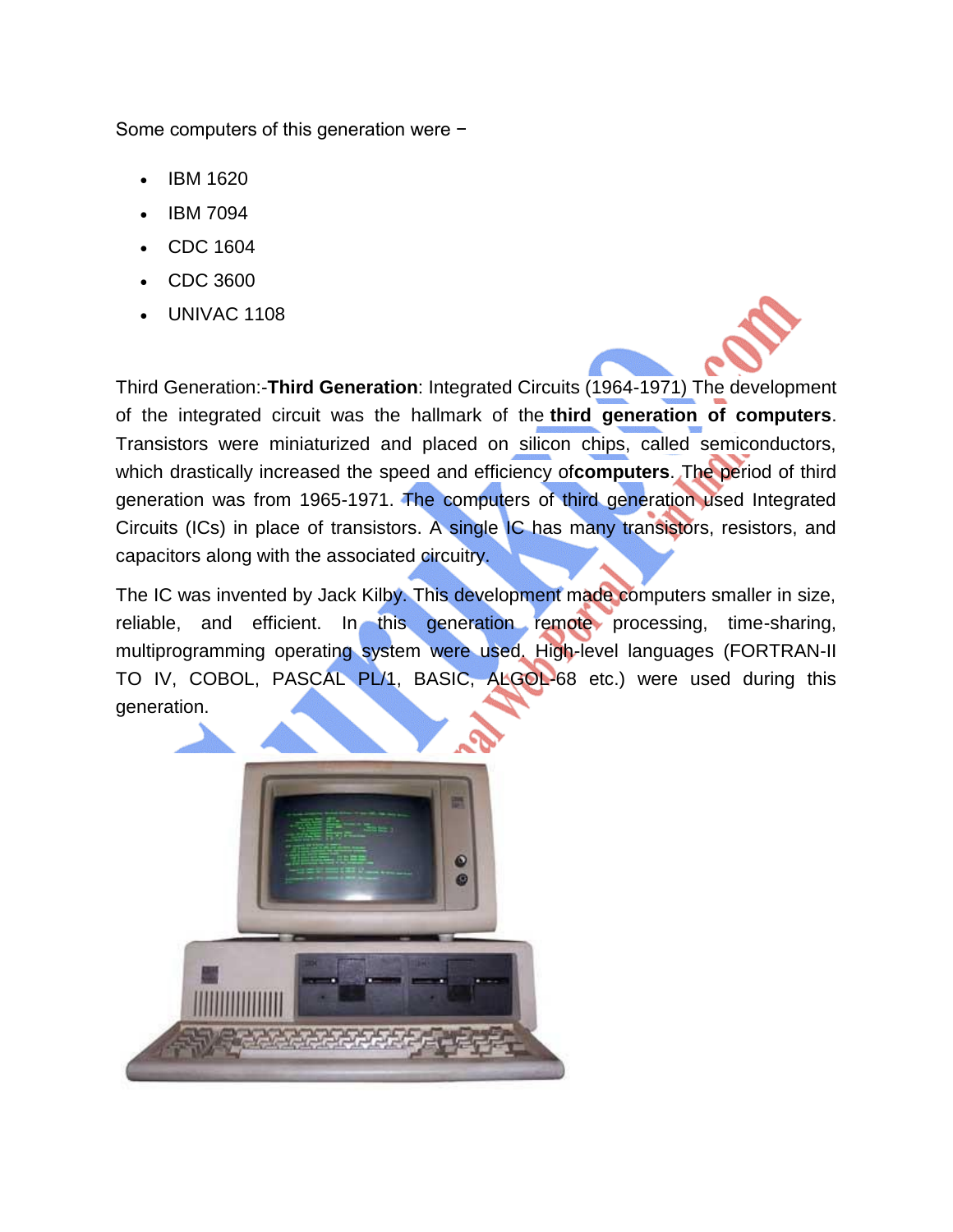The main features of third generation are −

- IC used
- More reliable in comparison to previous two generations
- Smaller size
- Generated less heat
- Faster
- Lesser maintenance
- **Costly**
- AC required
- Consumed lesser electricity
- Supported high-level language

Some computers of this generation were

- IBM-360 series
- Honeywell-6000 series
- PDP (Personal Data Processor)
- IBM-370/168
- TDC-316

### Fourth Generation:-

The period of fourth generation was from 1971-1980. Computers of fourth generation used Very Large Scale Integrated (VLSI) circuits. VLSI circuits having about 5000 transistors and other circuit elements with their associated circuits on a single chip made it possible to have microcomputers of fourth generation.

 $\frac{1}{2}$ 

Fourth generation computers became more powerful, compact, reliable, and affordable. As a result, it gave rise to Personal Computer (PC) revolution. In this generation, time sharing, real time networks, distributed operating system were used. All the high-level languages like C, C++, DBASE etc., were used in this generation.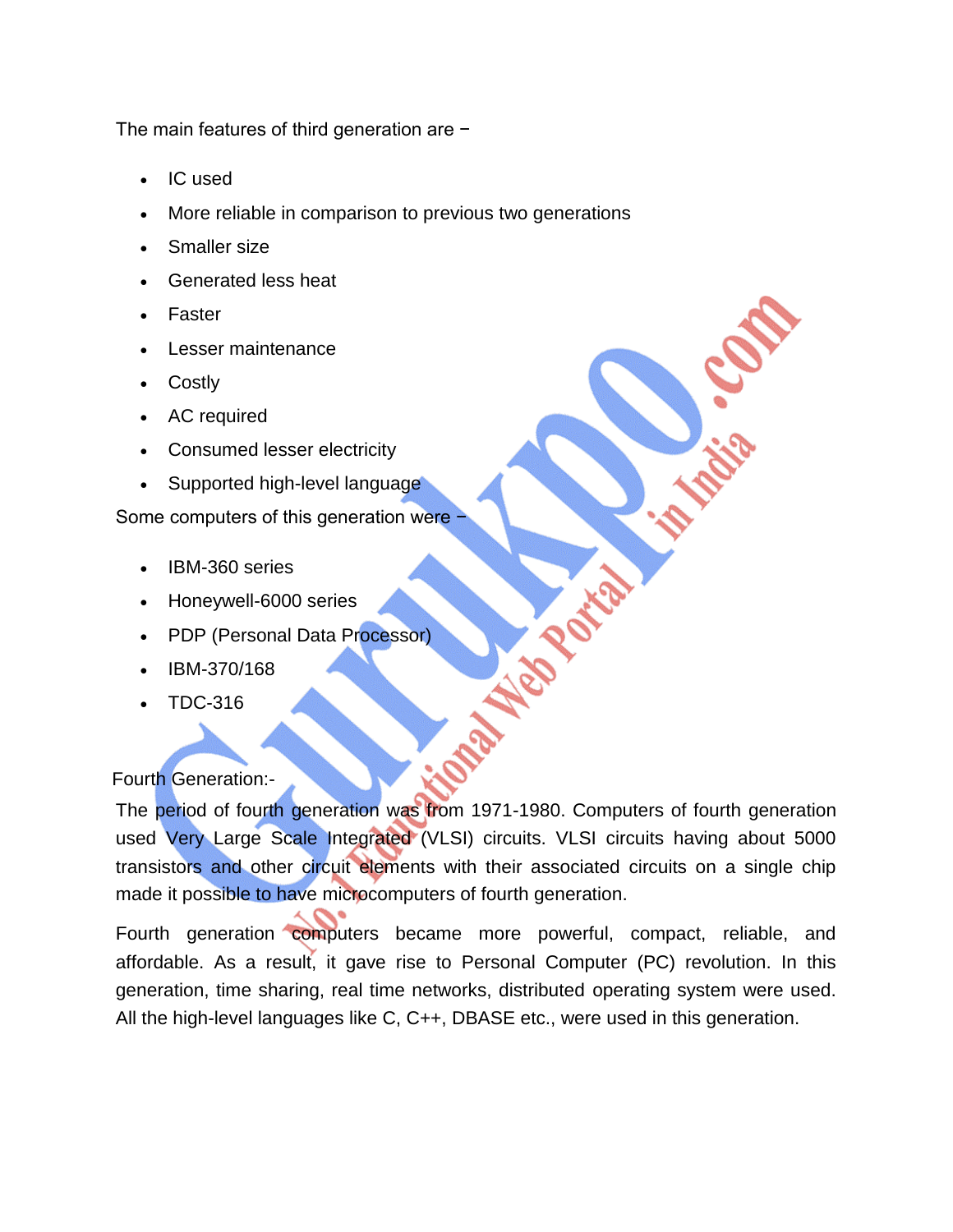generation are −

- VLSI technology used
- Very cheap
- Portable and reliable
- Use of PCs
- Very small size
- Pipeline processing
- No AC required
- Concept of internet was introduced
- Great developments in the fields of networks

film timestic

The main features of fourth

 $\frac{\partial}{\partial s}$ 

Computers became easily available

Some computers of this generation were −

- DEC 10
- STAR 1000
- PDP 11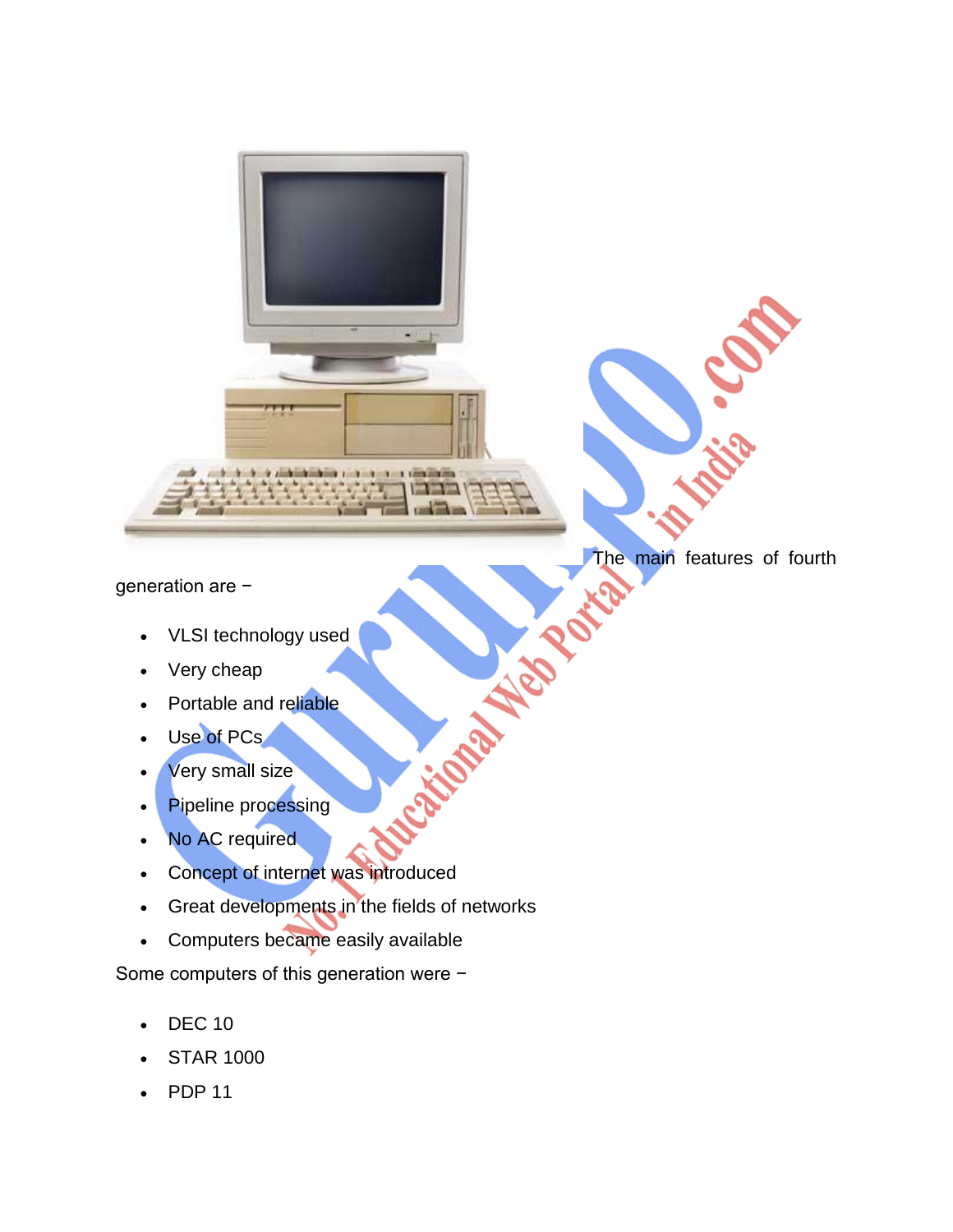- CRAY-1(Super Computer)
- CRAY-X-MP(Super Computer)

**Fifth generation** computing devices, based on artificial intelligence, are still in development, though there are some applications, such as voice recognition, that are being used today. The use of parallel processing and superconductors is helping to make artificial intelligence a reality. The period of fifth generation is 1980-till date. In the fifth generation, VLSI technology became ULSI (Ultra Large Scale Integration) technology, resulting in the production of microprocessor chips having ten million electronic components.

This generation is based on parallel processing hardware and AI (Artificial Intelligence) software. AI is an emerging branch in computer science, which interprets the means and method of making computers think like human beings. All the high-level languages like C and C++, Java, .Net etc., are used in this generation.



AI includes −

- Robotics
- Neural Networks
- Game Playing
- Development of expert systems to make decisions in real-life situations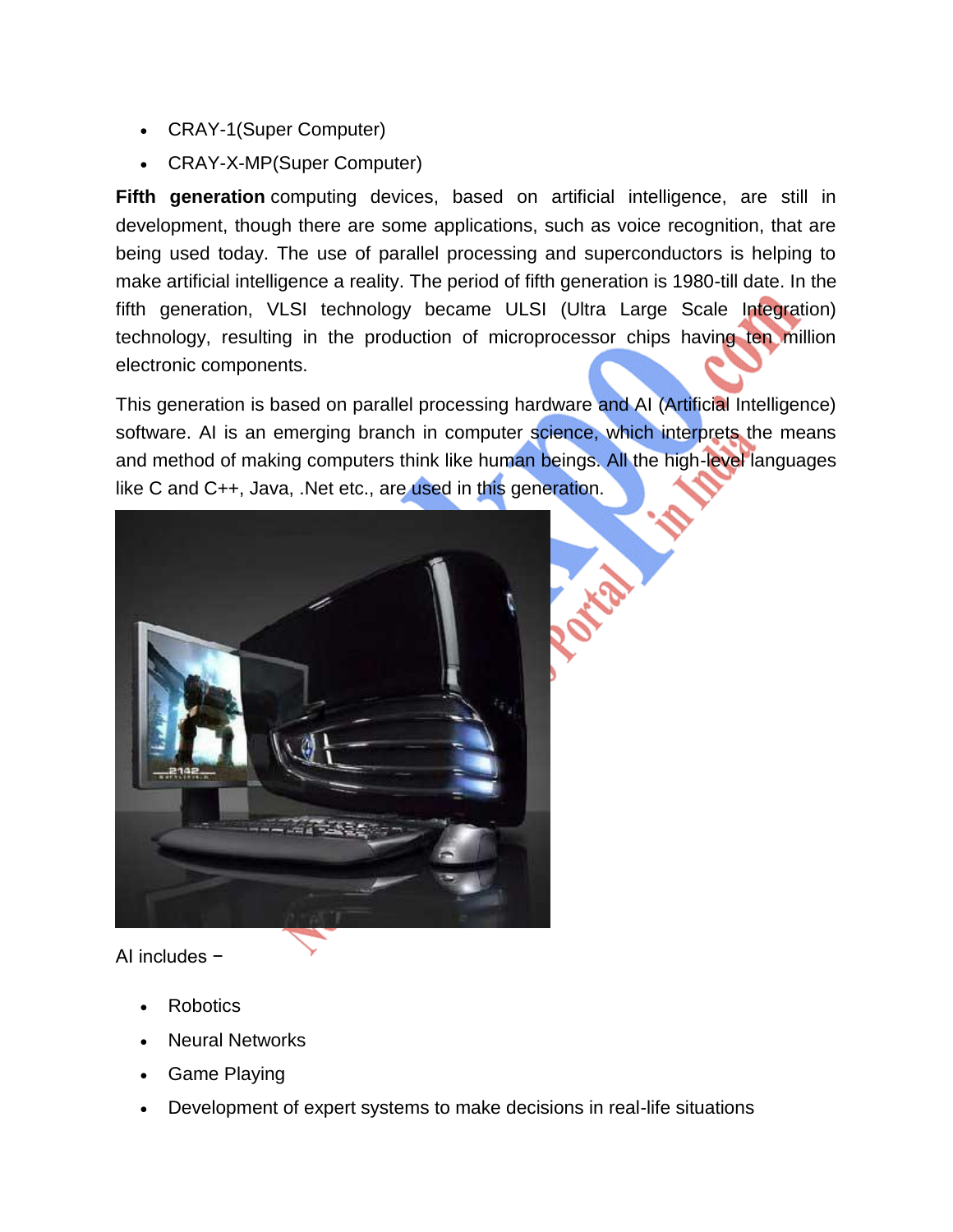Natural language understanding and generation

The main features of fifth generation are −

- ULSI technology
- Development of true artificial intelligence
- Development of Natural language processing
- Advancement in Parallel Processing
- Advancement in Superconductor technology
- More user-friendly interfaces with multimedia features
- Availability of very powerful and compact computers at cheaper rates

Some computer types of this generation are −

- Desktop
- Laptop
- NoteBook
- UltraBook
- **ChromeBook**

# **Q-2 Define different types of input and output devices and explain each device within detail.**

Ans-2The devices which are used to input the data and the programs in the [computer](http://ecomputernotes.com/fundamental/introduction-to-computer/what-is-computer) are known as "**Input Devices**". or Input device can read data and convert them to a form that a computer can use. **Output Device** can produce the final product of machine processing into a form usable by humans. It provides man to machine communication. Some of the I/O devices are explained below:

(1) **Keyboard** : Keyboard is used in the input phase of a computerbased [information](http://ecomputernotes.com/fundamental/information-technology/what-do-you-mean-by-data-and-information) system. Keyboard is most common input device is used today. The data and instructions are input by typing on the keyboard. The message typed on the keyboard reaches the memory unit of a computer. It"s connected to a computer via a cable. Apart from alphabet and numeral keys, it has other function keys for performing different functions.

(2) **Mouse** : It"s a pointing device. The mouse is rolled over the mouse pad, which in turn controls the movement of the cursor in the screen. We can click, double click or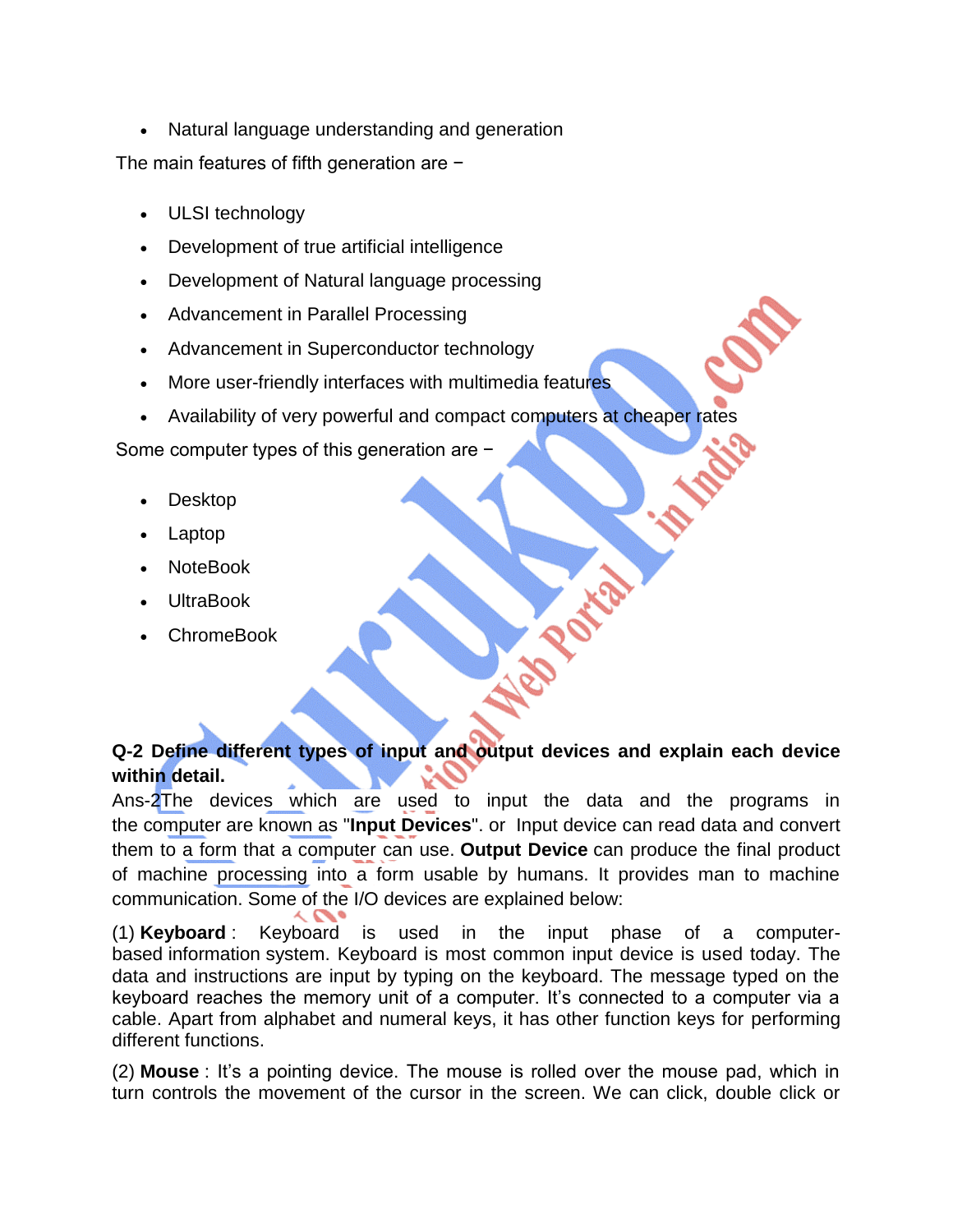drag the mouse. Most of the mouse"s have a ball beneath them, which rotates when the mouse in moved. The ball has 2 wheels of the sides, which in turn mousse with the movement of the ball. The sensor notifies the speed of its movements to the computer, which in turn moves the cursor/pointer on the screen.

(3) **Scanner** : Scanners are used to enter information directly in to the computers memory. This device works like a Xerox machine. The scanner converts any type of printed or written information including photographs into digital pulses, which can be manipulated by the computer.

(4) **Track Ball** : Track ball is similar to the upside- down design of the mouse. The user moves the ball directly, while the device itself remains stationary. The user spins the ball in various directions to effect the screen movements.

(5) **Light Pen** : This is an input device which is used to draw lines or figures on a computer screen. It's touched to the CRT screen where it can detect raster on the screen as it passes.

(6) **Optical Character Rader** : It"s a device which detects alpha numeric characters printed or written on a paper. The text which is to be scanned is illuminated by a low frequency light source. The light is absorbed by the dark areas but reflected from the bright areas. The reflected light is received by the photocells.

(7) **Bar Code Reader** : This device reads bar codes and coverts them into electric pulses to be processed by a computer. A bar code is nothing but data coded in form of light and dark bars.

(8) **Voice Input Systems** : This devices converts spoken words to M/C language form. A micro phone is used to convert human speech into electric signals. The signal pattern is then transmitted to a computer when it"s compared to a dictionary of patterns that have been previously placed in a storage unit of computer. When a close match is found, the word is recognized.

(9) **Plotter** : Plotter is an O/P device that is used to produce graphical O/P on papers. It uses single color or multi color pens to draw pictures as blue print etc.

(10) **Digital Camera** : It converts graphics directly into digital form. It looks like an ordinary camera, but no film is used therein, instead a CCD (changed coupled Divide) Electronic chip in used. When light falls, on the chip though the lens, it converts light waves into electrical waves.

**OUTPUT DEVICES:**An **output device** is any [peripheral](https://www.computerhope.com/jargon/p/peripher.htm) that receives data from a computer, usually for display, projection, or physical reproduction. For example, the image shows an inkjet printer, an output device that can make a [hard copy](https://www.computerhope.com/jargon/h/hardcopy.htm) of any information shown on your monitor, which is another example of an output device. Monitors and printers are two of the most common output devices used with a computer.

Monitor (LED, LCD, CRTetc):- A **monitor** may refer to any of the following: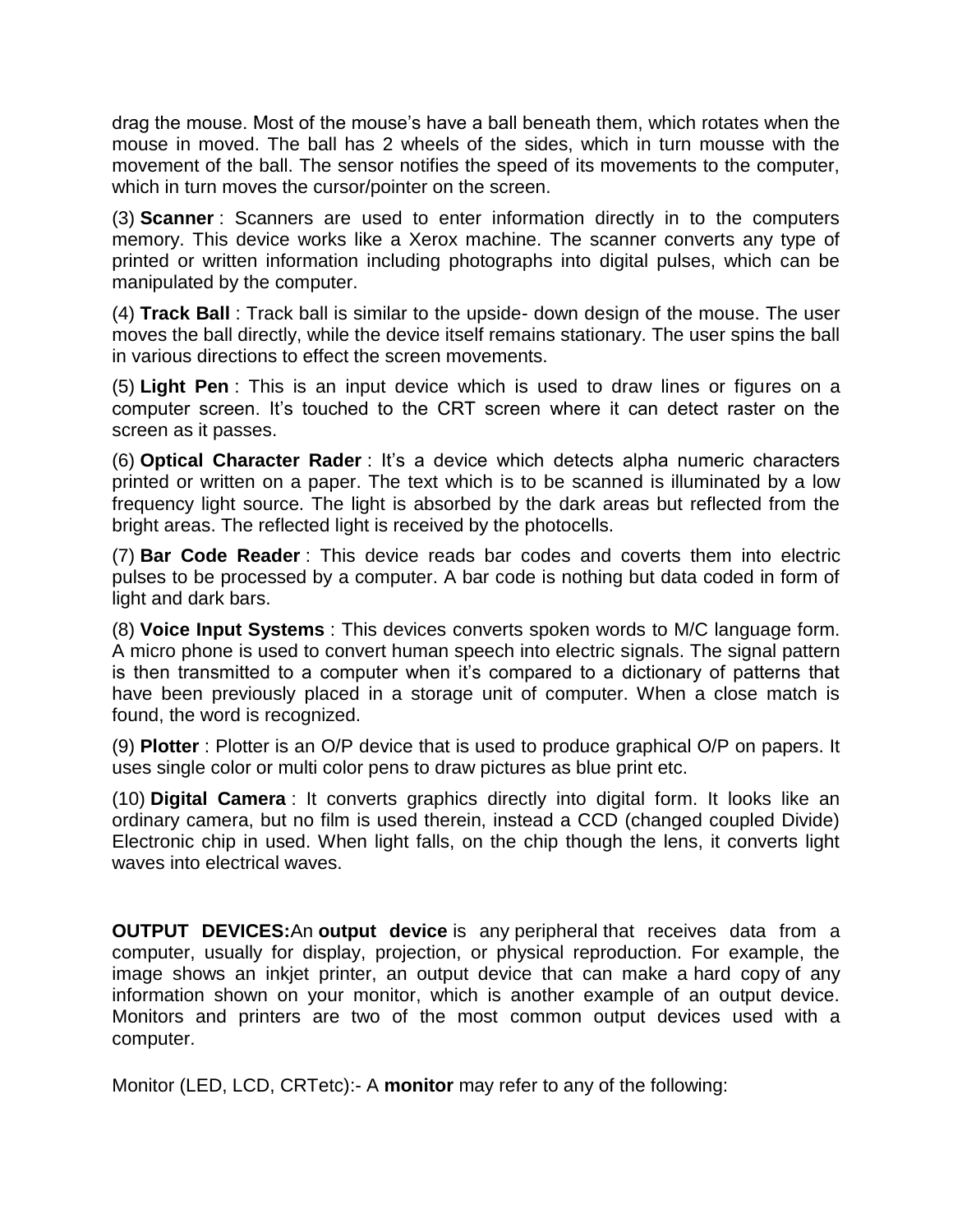1.Alternatively referred to as a **video display terminal (VDT)** and **video display unit (VDU)**, a **monitor** is an [output device](https://www.computerhope.com/jargon/o/outputde.htm) that displays video images and text. A monitor is made up of circuitry, a screen, a power supply, buttons to adjust screen settings, and casing that holds all of these components.

Like most early TVs, the first computer monitors were comprised of a [CRT](https://www.computerhope.com/jargon/c/crt.htm) (Cathode Ray Tube) and a fluorescent screen. Today, all monitors are created using [flat panel](https://www.computerhope.com/jargon/f/fpdispla.htm)  [display](https://www.computerhope.com/jargon/f/fpdispla.htm) technology, usually backlit with LEDs. The image to the right shows an ASUS LCD monitor.

Printers (all types):- A **printer** is an [external](https://www.computerhope.com/jargon/e/external.htm) hardware [output device](https://www.computerhope.com/jargon/o/outputde.htm) that takes the electronic data stored on a computer or other device and generates a [hard copy](https://www.computerhope.com/jargon/h/hardcopy.htm) of it. For example, if you created a report on your computer you could print several copies to hand out at a staff meeting. Printers are one of the most popular computer peripherals and are commonly used to print text and photos. The picture to the right is an example of an inkjet computer printer, the [Lexmark](https://www.computerhope.com/comp/lexmark.htm) Z605.

# Types of printers



**HP Laserjet Printer** 

ComputerHope.com Below is a list of all the different types of computer

printers. Today, the most common printers used with a computer are Inkjet and Laser printers.

 [3D printer:](https://www.computerhope.com/jargon/num/3d-printer.htm)-3D printers are used in many disciplines--aerospace engineering, dentistry, archaeology, biotechnology, and information systems are a few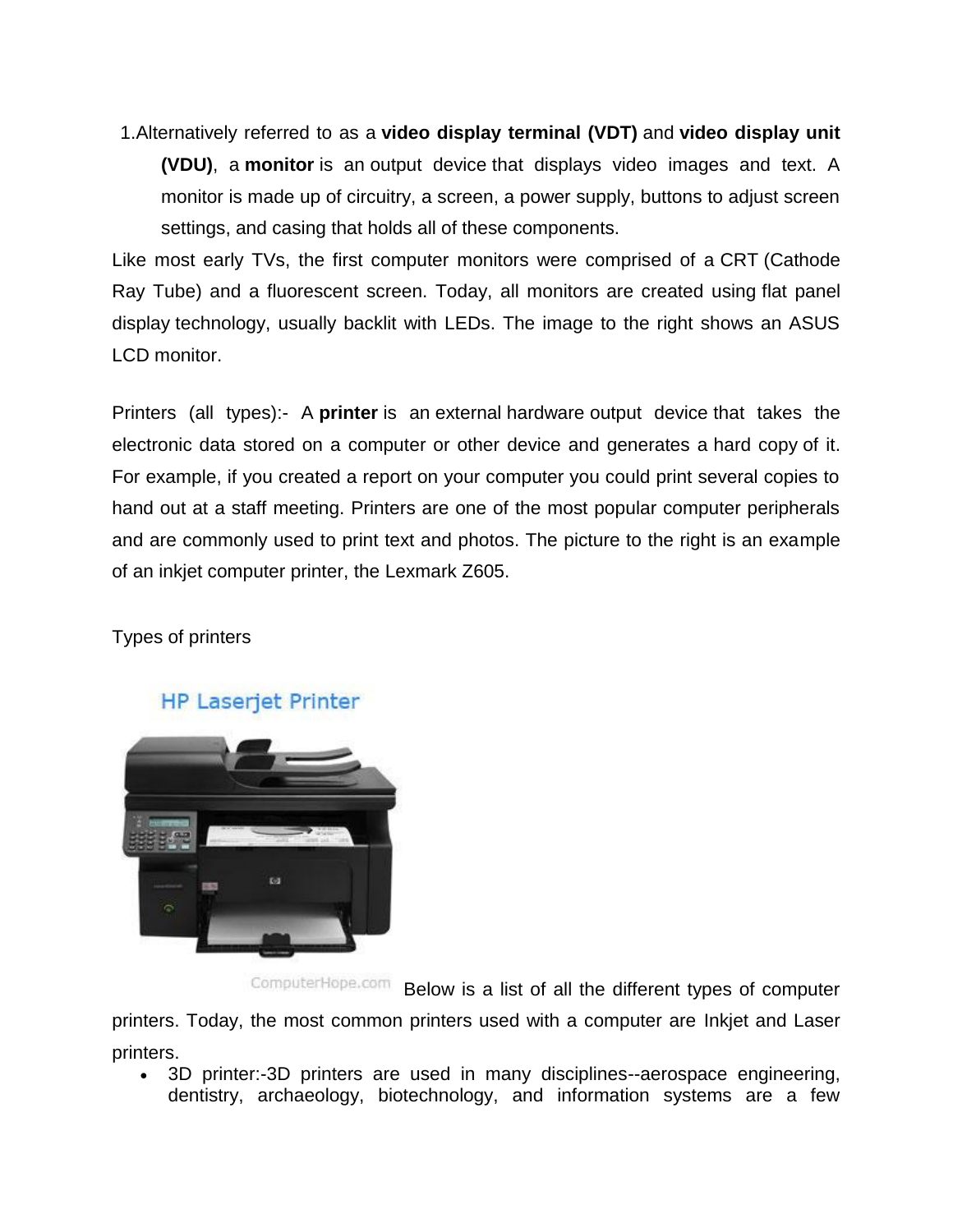examples of industries that utilize them. As an example, a 3D printer might be used in the field of archaeology to physically reconstruct ancient artifacts that have been damaged over time.

 [All-in-one \(AIO\)](https://www.computerhope.com/jargon/a/aio.htm) printer:-Alternatively referred to as a **Multifunction printer**(**MFP**), **AIO** is short for **All-In-One**. It is used to describe a hardware device such as an all-in-one [printert](https://www.computerhope.com/jargon/p/printer.htm)hat is a printer, fax, and scanner all in one device. The picture is an example of a Samsung all-in-one printer that is a [fax,](https://www.computerhope.com/jargon/f/fax.htm) [laser printer,](https://www.computerhope.com/jargon/l/laseprin.htm) sheetfed scanner, and [flatbed scanner.](https://www.computerhope.com/jargon/o/optiscan.htm)

[Dot matrix printer:](https://www.computerhope.com/jargon/d/dotmatri.htm)- **Dot matrix** may refer to any of the following:

1. The term **dot matrix** refers to the process of using [dots](https://www.computerhope.com/jargon/d/dot.htm) to form an image. In a dot matrix image, the quality is determined by the number of [dots per inch.](https://www.computerhope.com/jargon/d/dpi.htm)



 $\bullet$ 

Dot matrix printer

2. Alternatively referred to as a **pin printer**, **dot matrix printers** were first introduced by [IBM](https://www.computerhope.com/comp/ibm.htm) in [1957.](https://www.computerhope.com/history/1957.htm) However, the first dot matrix impact printer was created by [Centronics](https://www.computerhope.com/comp/centroni.htm) in [1970.](https://www.computerhope.com/history/1970.htm) Dot matrix [printers](https://www.computerhope.com/jargon/p/printer.htm) use print heads to shoot ink or strike an ink ribbon to place hundreds to thousands of little dots to form text and images. Today, dot matrix printers are utilized far less than they used to be due to their low quality images and slow print speed when compared to [ink jet printers](https://www.computerhope.com/jargon/i/inkjetpr.htm) and [laser printers.](https://www.computerhope.com/jargon/l/laseprin.htm) However, they still see a lot of use in certain sectors such as auto-part stores and package delivery companies.

[Inkjet printer:](https://www.computerhope.com/jargon/i/inkjetpr.htm)- The most popular [printer](https://www.computerhope.com/jargon/p/printer.htm) for home computer users that prints by spraying streams of quick-drying ink on paper. The ink is stored in disposable ink [cartridges,](https://www.computerhope.com/jargon/c/cartridg.htm) often a separate cartridge is used for each of the major colors. These colors are usually Black, Red/Magenta, Green/Cyan, and Yellow [\(CMYK\)](https://www.computerhope.com/jargon/c/cmyk.htm). The picture is an example of a computer inkjet printer.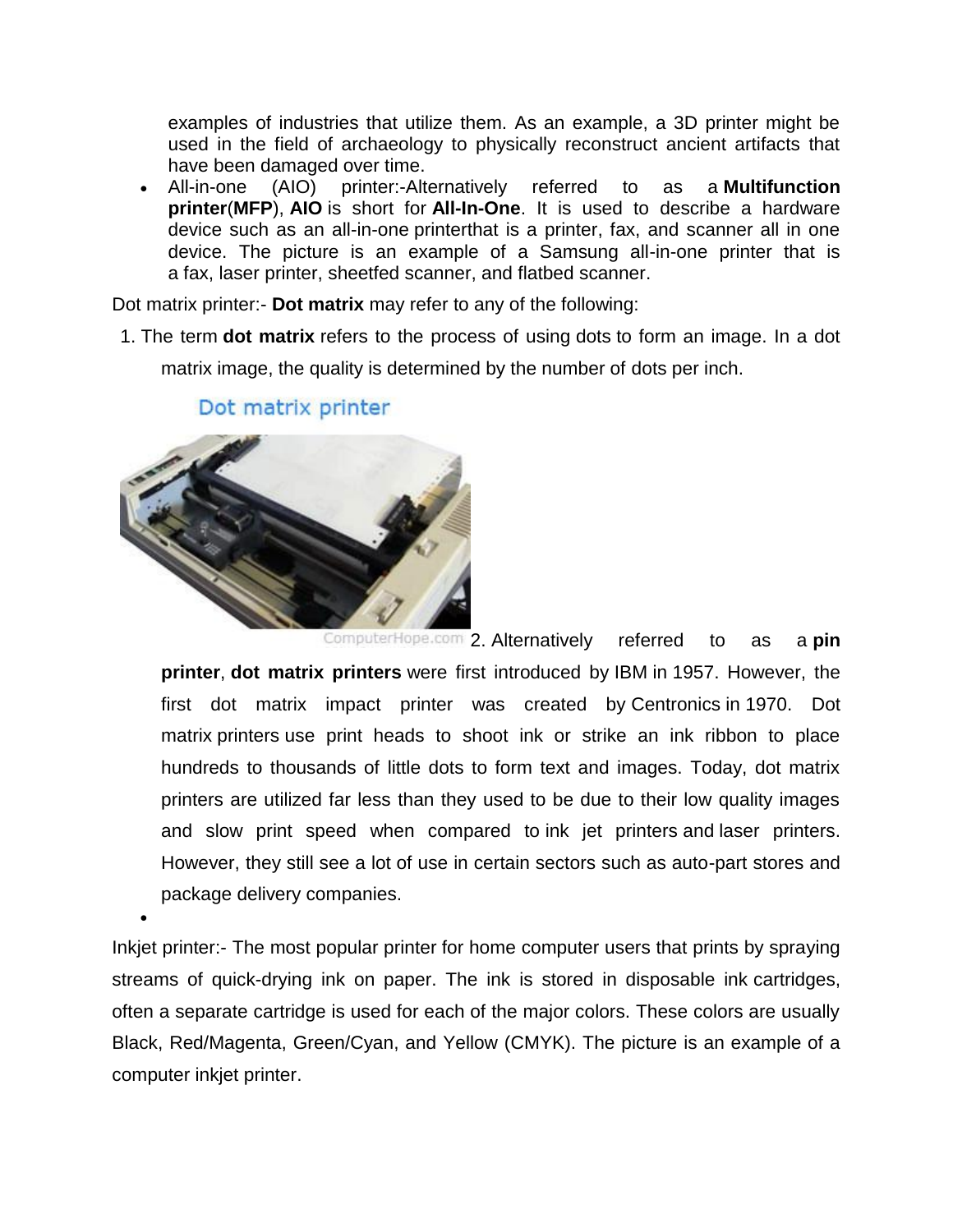Although **inkjet printers** themselves are often relatively inexpensive, the ink cartridges used in the printers can increase the overall cost of the printer.



ComputerHope.com

[Laser printer:](https://www.computerhope.com/jargon/l/laseprin.htm)-The **laser printer** was first developed at [Xerox PARC](https://www.computerhope.com/jargon/x/xparc.htm) by [Gary](https://www.computerhope.com/people/gary_starkweather.htm)  [Starkweather](https://www.computerhope.com/people/gary_starkweather.htm) and released in [1971](https://www.computerhope.com/history/1971.htm) that utilizes [laser](https://www.computerhope.com/jargon/l/laser.htm) technology to print images on the paper. Laser printers are often used for corporate, school, and other environments that require print jobs to be completed quickly and in large quantities. In the picture, is a [Lexmark](https://www.computerhope.com/comp/lexmark.htm) C782n laser printer and a good example of a laser printer. As the image shows, a laser printer is usually larger than an [inkjet printer](https://www.computerhope.com/jargon/i/inkjetpr.htm) found in most Below is a chart of the steps a laser printer takes to print.

#### **Cleaning**

 $\bullet$ 

This process removes the prior image information and toner from the [drum.](https://www.computerhope.com/jargon/d/drum.htm)

#### **Conditioning**

The corona wire applies a uniform, positive charge to the photoreceptor drum.

# **Writing**

The image to be printed is drawn onto the drum by using a laser to "carve out" positive charges and leave behind negative ones. As an aside, the laser in the printer uses light sources like [LED](https://www.computerhope.com/jargon/l/led.htm) or LCS (Liquid Crystal Shutter).

#### **Developing**

The toner in the ink roller is ionized with a positive charge so that it will be attracted to the areas on the drum previously given a negative charge by the laser.

#### **Transfer**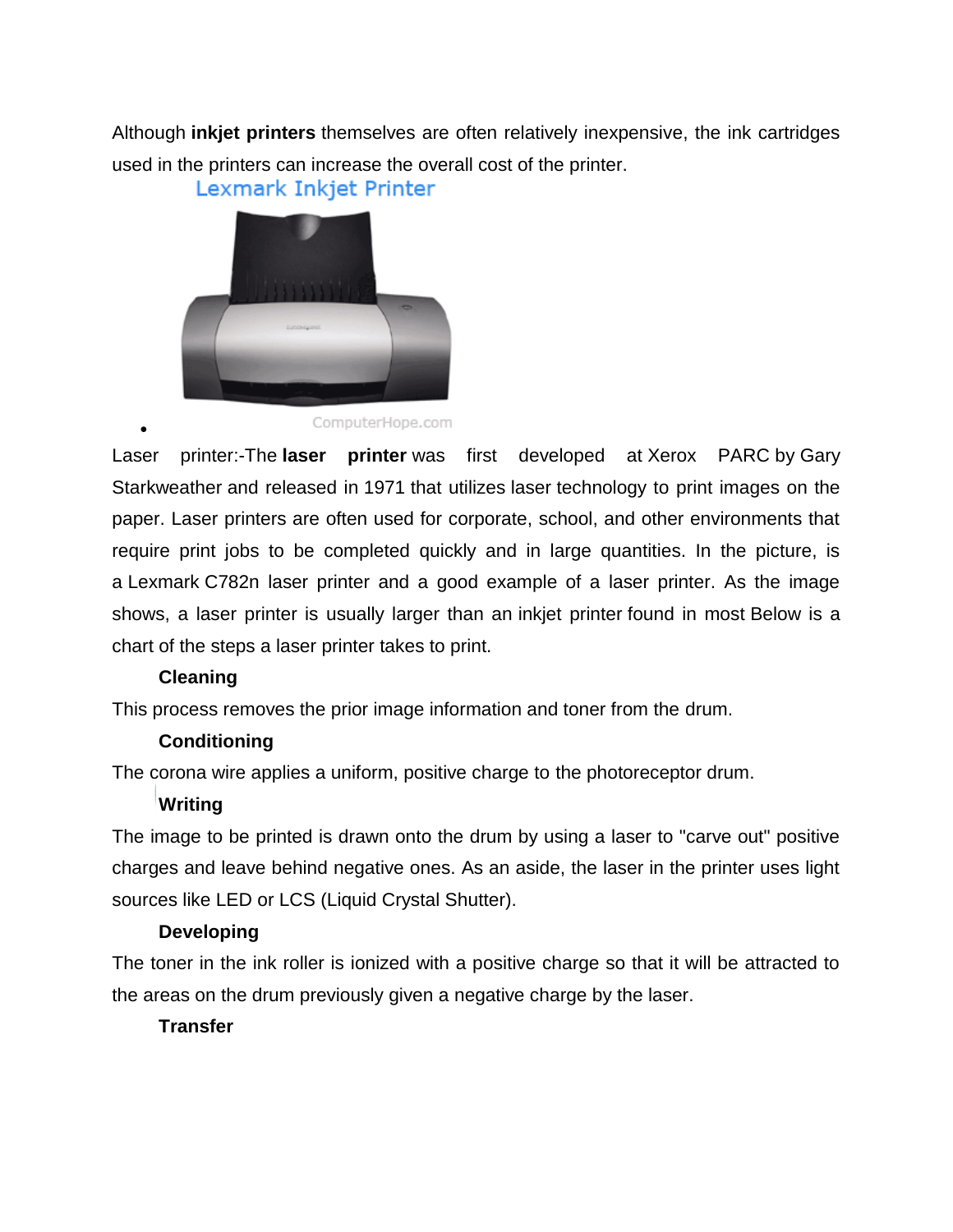The toner of the drum is transferred to the paper by either a positively ionized field (created by a transfer corona wire) or by a transfer roller in newer printers. The toner is not yet permanently set on the paper and requires the last stage.

[Plotter:](https://www.computerhope.com/jargon/p/plotter.htm)- A **plotter** is a computer hardware device much like a printer that is used for printing [vector graphics.](https://www.computerhope.com/jargon/v/vector-graphic.htm) Instead of [toner,](https://www.computerhope.com/jargon/t/toner.htm) plotters use a pen, pencil, marker, or another writing tool to draw multiple, continuous lines onto paper rather than a series of dots like a traditional printer. Though once widely used for [computer-aided design,](https://www.computerhope.com/jargon/c/cad.htm) these devices have more or less been phased out by wide-format printers. Plotters are used to produce a [hard copy](https://www.computerhope.com/jargon/h/hardcopy.htm) of schematics and other similar applications. Advantages of plotters

- Plotters can work on very large sheets of paper while maintaining high resolution.
- They can print on a wide variety of flat materials including plywood, aluminum, sheet steel, cardboard, and plastic.
- Plotters allow the same pattern to be drawn thousands of times without any image degradation.
- $\bullet$

[Thermal printer:](https://www.computerhope.com/jargon/t/therprin.htm)- A **thermal printer** may refer to any of the following:



ComputerHope.com 1. A **thermal impact** 

**printer** or **electrothermal printer** is a printer that uses heated pins to "burn" images onto heat-sensitive paper. These printers are commonly used in calculators and fax machines; and although they are inexpensive and print relatively fast, they produce low resolution print jobs.

2. A **thermal printer**, **thermal transfer printer**, or **thermal wax-transfer printer** uses thermal wax ribbon to melt colored wax on paper for a photo print. It was invented by [Jack Kilby.](https://www.computerhope.com/people/jack_kilby.htm)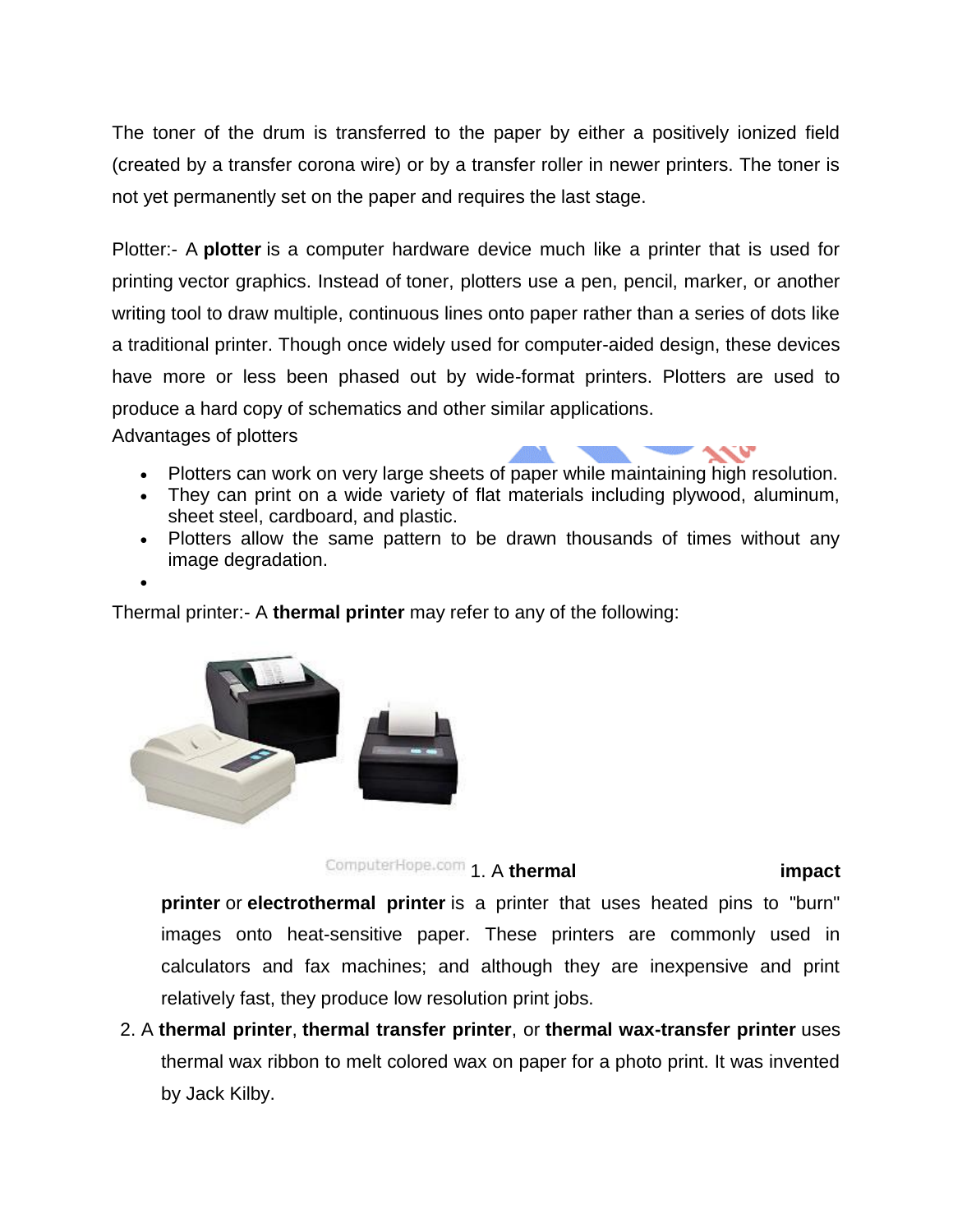Speaker(s):- A **speaker** may refer to any of the following:



Harmon Kardon 2.1 Speakers

1. A **speaker** is a term used to describe the user who is giving vocal commands to a [software](https://www.computerhope.com/jargon/s/software.htm) program. 2. A **computer speaker** is a [hardware device](https://www.computerhope.com/jargon/h/hardware.htm) that connects to a computer to generate sound. The signal used to produce the sound that comes from a computer speaker is created by the computer's [sound card.](https://www.computerhope.com/jargon/s/souncard.htm) The picture shows the Harman KardonSoundsticks III 2.1 Channel Multimedia Speaker System.

Projector:- A **projector** is an [output device](https://www.computerhope.com/jargon/o/outputde.htm) that can take images generated by a computer or Blu-ray player and reproduce them onto a screen, wall, or other surface. Typically, the surface projected onto is large, flat, and lightly colored. For example, you could use a projector to show a presentation on a large screen so that everyone in the room can see it. Projectors can produce either still (slides) or moving images (videos)

. [How is a projector used today?](https://www.computerhope.com/jargon/p/projecto.htm#projector)

- [When was the first projector invented?](https://www.computerhope.com/jargon/p/projecto.htm#invented)
- [How does a projector get its input?](https://www.computerhope.com/jargon/p/projecto.htm#input)
- [Related projector pages.](https://www.computerhope.com/jargon/p/projecto.htm#related)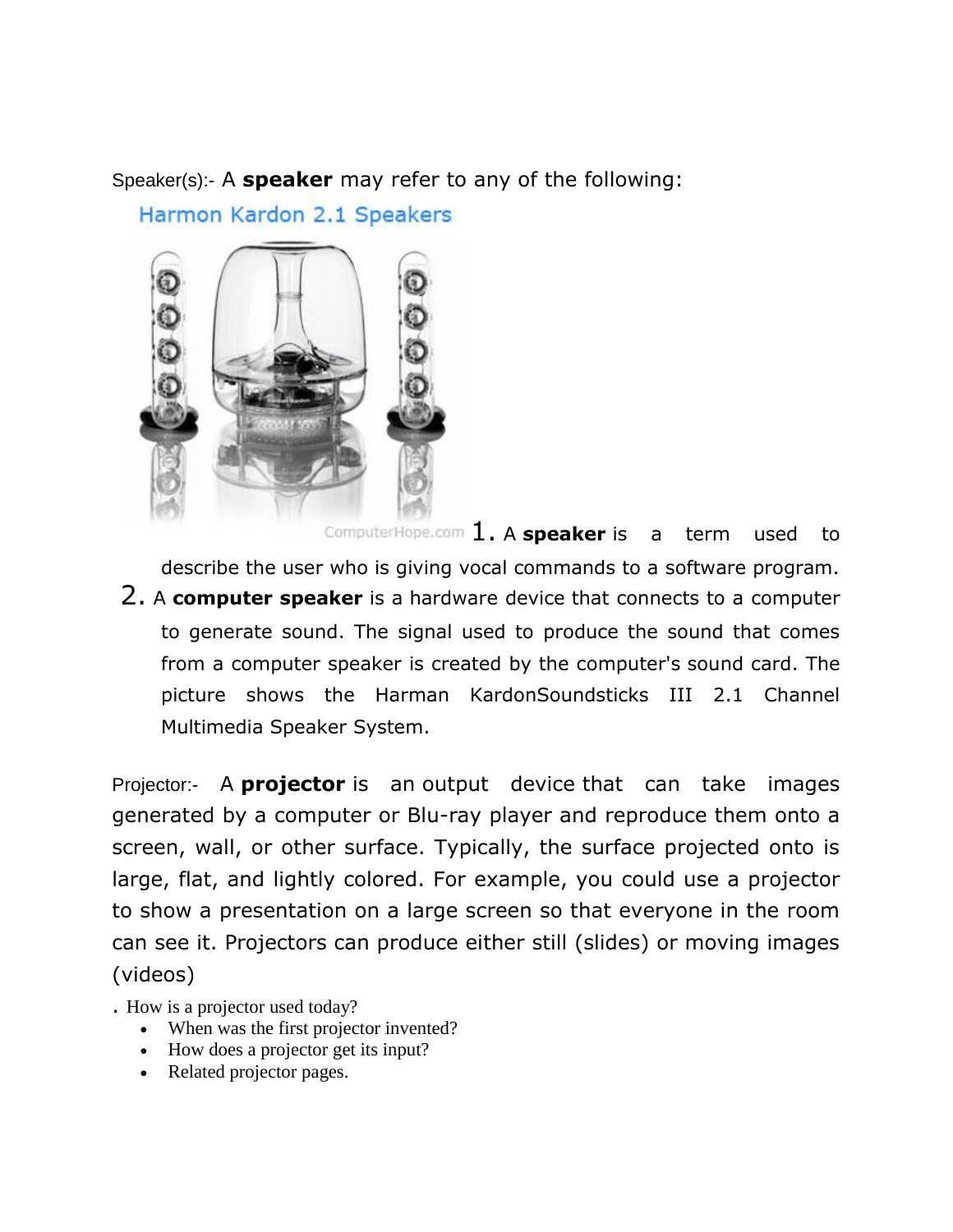#### **Q-3 Write short note on the following:**

**(a)DMA:-**Direct memory access (DMA) is a method that allows an input/output (I/O) device to send or receive data directly to or from the main memory, bypassing the CPU to speed up memory operations. The process is managed by a chip known as a DMA controller (DMAC).Stands for "Direct Memory Access." DMA is a method of transferring data from the computer's [RAM](https://techterms.com/definition/ram) to another part of the computer without processing it using the [CPU.](https://techterms.com/definition/cpu) While most data that is input or output from your computer is processed by the CPU, some data does not require processing, or can be processed by another device. In these situations, DMA can save processing time and is a more efficient way to move data from the computer's memory to other devices.

For example, a sound card may need to access data stored in the computer's RAM, but since it can process the data itself, it may use DMA to bypass the CPU. Video cards that support DMA can also access the system memory and process graphics without needing the CPU. Ultra [DMA](https://techterms.com/definition/ultradma) hard drives use DMA to transfer data faster than previous hard drives that required the data to first be run through the CPU.

In order for devices to use direct memory access, they must be assigned to a DMA channel. Each type of port on a computer has a set of DMA channels that can be assigned to each connected device. For example, a [PCI](https://techterms.com/definition/pci) controller and a [hard](https://techterms.com/definition/harddrive) [drivec](https://techterms.com/definition/harddrive)ontroller each have their own set of DMA channels.

**(b)Instruction Cycle:-**An instruction cycle (also known as the fetch–decode–execute cycle or the fetch-execute cycle) is the basic operational process of a computer. It is the process by which a computer retrieves a [program](https://en.wikipedia.org/wiki/Machine_code) [instruction](https://en.wikipedia.org/wiki/Instruction_(computer_science)) from its [memory](https://en.wikipedia.org/wiki/Computer_storage), determines what actions the instruction dictates, and carries out those actions. This cycle is repeated continuously by a computer's [central processing unit](https://en.wikipedia.org/wiki/Central_processing_unit) (CPU), from [boot-up](https://en.wikipedia.org/wiki/Booting) to when the computer is shut down.

In simpler CPUs the instruction cycle is executed sequentially, each instruction being processed before the next one is started. In most modern CPUs the instruction cycles are instead executed [concurrently](https://en.wikipedia.org/wiki/Concurrent_computing), and often in [parallel](https://en.wikipedia.org/wiki/Parallel_computing), through an [instruction pipeline](https://en.wikipedia.org/wiki/Instruction_pipeline): the next instruction starts being processed before the previous instruction has finished, which is possible because the cycle is broken up into separate steps.Each computer's CPU can have different cycles based on different instruction sets, but will be similar to the following cycle:

- 1. Fetch the instruction: The next instruction is fetched from the memory address that is currently stored in the program counter and stored into the instruction register. At the end of the fetch operation, the PC points to the next instruction that will be read at the next cycle.
- 2. Decode the instruction: During this cycle the encoded instruction present in the instruction register is interpreted by the decoder.
- 3. Read the effective address: In the case of a memory instruction (direct or indirect) the execution phase will be during the next clock pulse. If the instruction has an [indirect address,](https://en.wikipedia.org/wiki/Indirect_address) the effective address is read from main memory, and any required data is fetched from main memory to be processed and then placed into data registers (clock pulse: T3). If the instruction is direct, nothing is done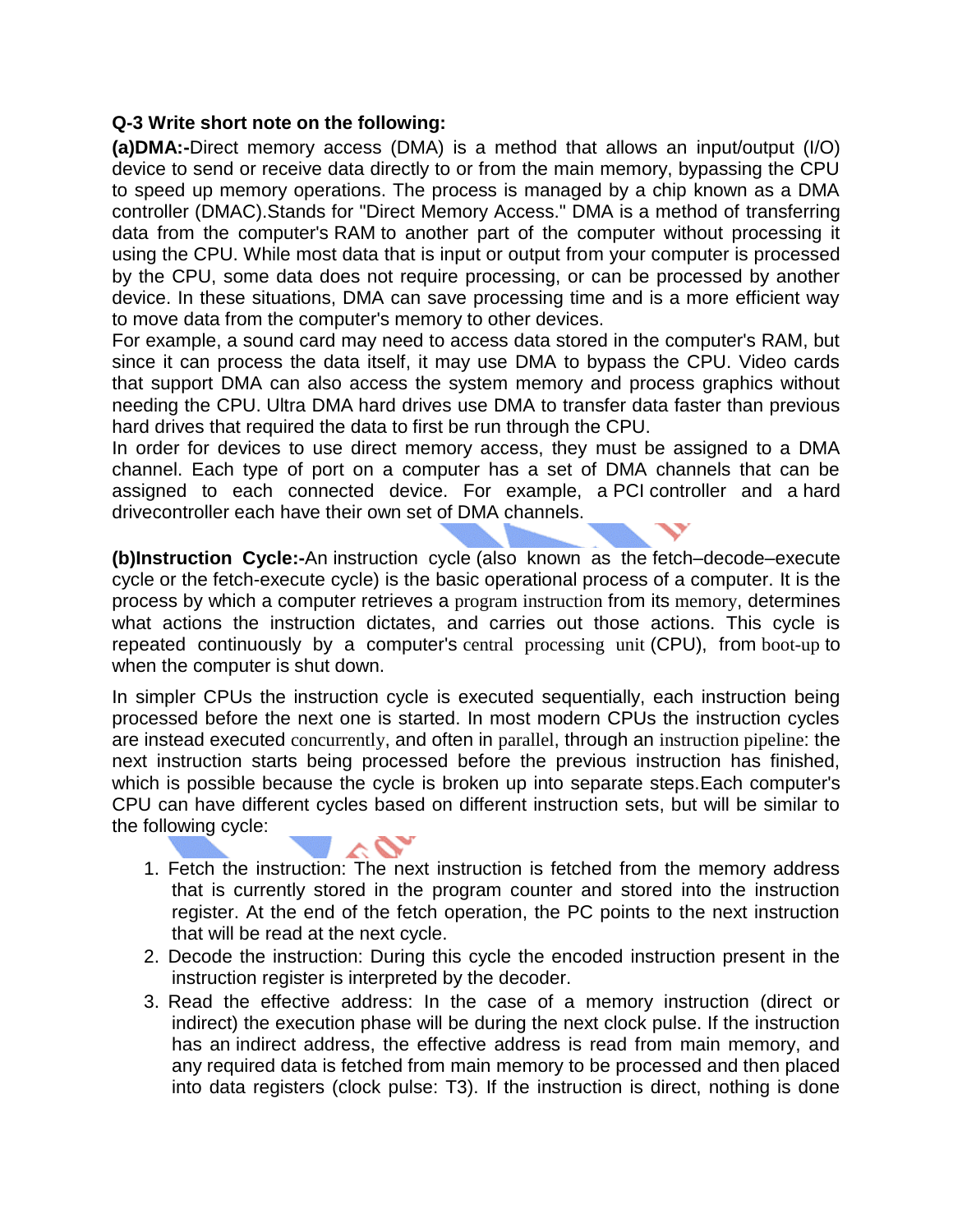during this clock pulse. If this is an I/O instruction or a register instruction, the operation is performed during the clock pulse.

4. Execute the instruction: The control unit of the CPU passes the decoded information as a sequence of control signals to the relevant function units of the CPU to perform the actions required by the instruction such as reading values from registers, passing them to the ALU to perform mathematical or logic functions on them, and writing the result back to a register. If the ALU is involved, it sends a condition signal back to the CU. The result generated by the operation is stored in the main memory or sent to an output device. Based on the feedback from the ALU, the PC may be updated to a different address from which the next instruction will be fetched.



**(c)Client server computer:-**A Computer networking model where one or more powerful computers (servers) provide the different [computer](http://ecomputernotes.com/fundamental/introduction-to-computer/what-is-computer) network services and all other user'of computer network (clients) access those services to perform user's tasks is known as client/server computer networking model.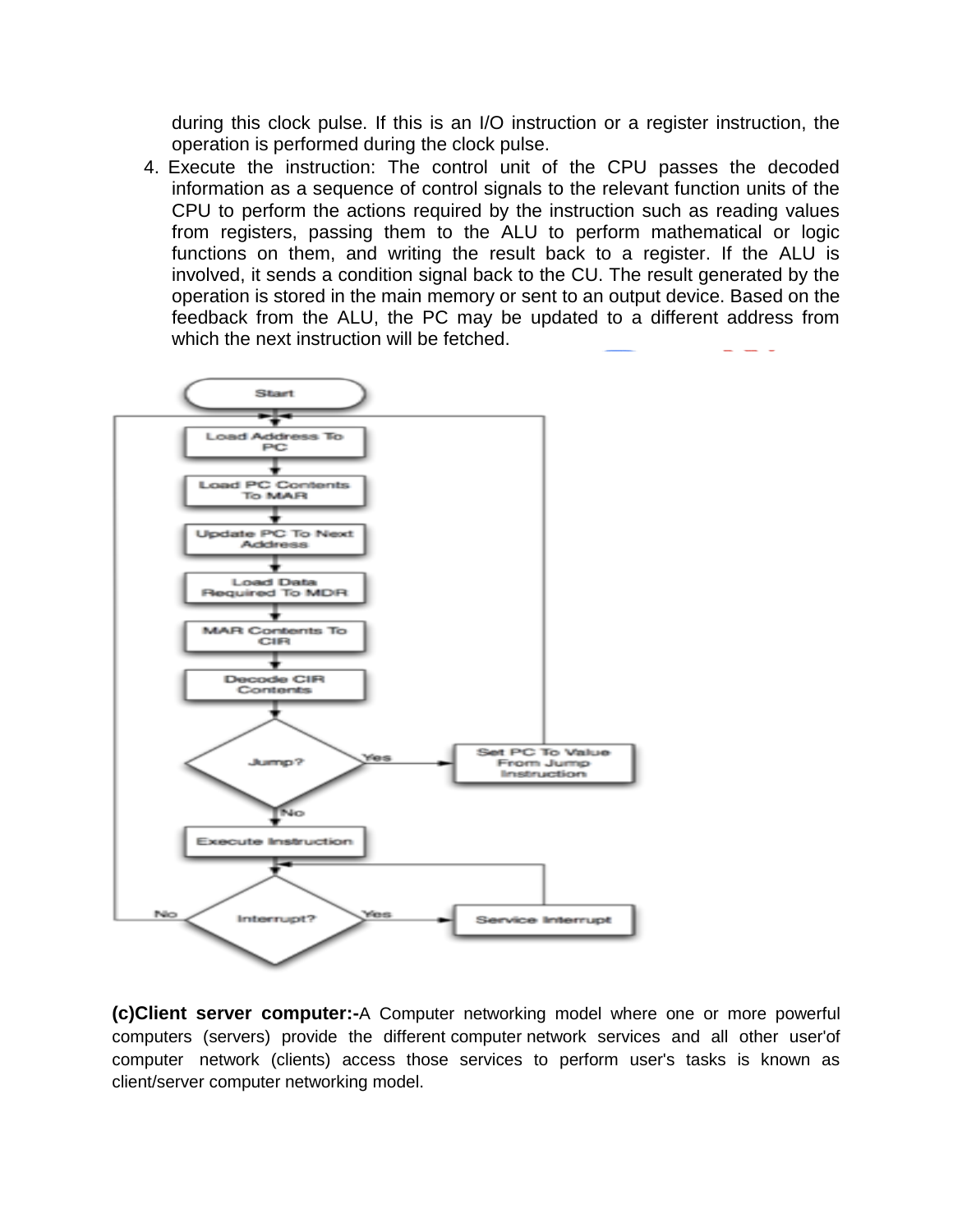In such networks, there exists a central controller called server. A server is a specialized computer that controls the network resources and provides services to other computers in the network.

All other computers in the network are called clients. A client computer receives the requested services and server. The server of trom the server and server. • A server performs all the major operations like security and network management. • All the clients communicate with each other via centralized server • If client 1 wants to send data to client 2, it first sends request to server to seek permission for it. The server then sends a signal to client 1 allowing it to initiate the communication. • A server is also responsible for managing all the network resources such as files, directories,applications and the shared devices like [printer](http://ecomputernotes.com/fundamental/input-output-and-memory/what-is-a-printer-and-what-are-the-different-types-of-printers) etc. • If any of the clients wants to access these services, it first seeks permission from the server by sending a request. • Most Local Area Networks are based on client server relationship.

Client-server networking became popular in the late 1980s and early 1990s as many applications were migrated from centralized minicomputers and mainframes to computer networks of persona computers.



The design of applications for a distributed computing environment required that they effetely be divided into two parts: client (front end) and server (back end). The network model on which they were implemented mirrored this client-server model with a user's PC (the client) typically acting as the requesting machine and a more powerful server machine to which it was connected via either a LAN or a WAN acting as the supplying machine. It requires special networking [operating system.](http://ecomputernotes.com/fundamental/disk-operating-system/what-is-operating-system) It provides user level security and it is more expensive.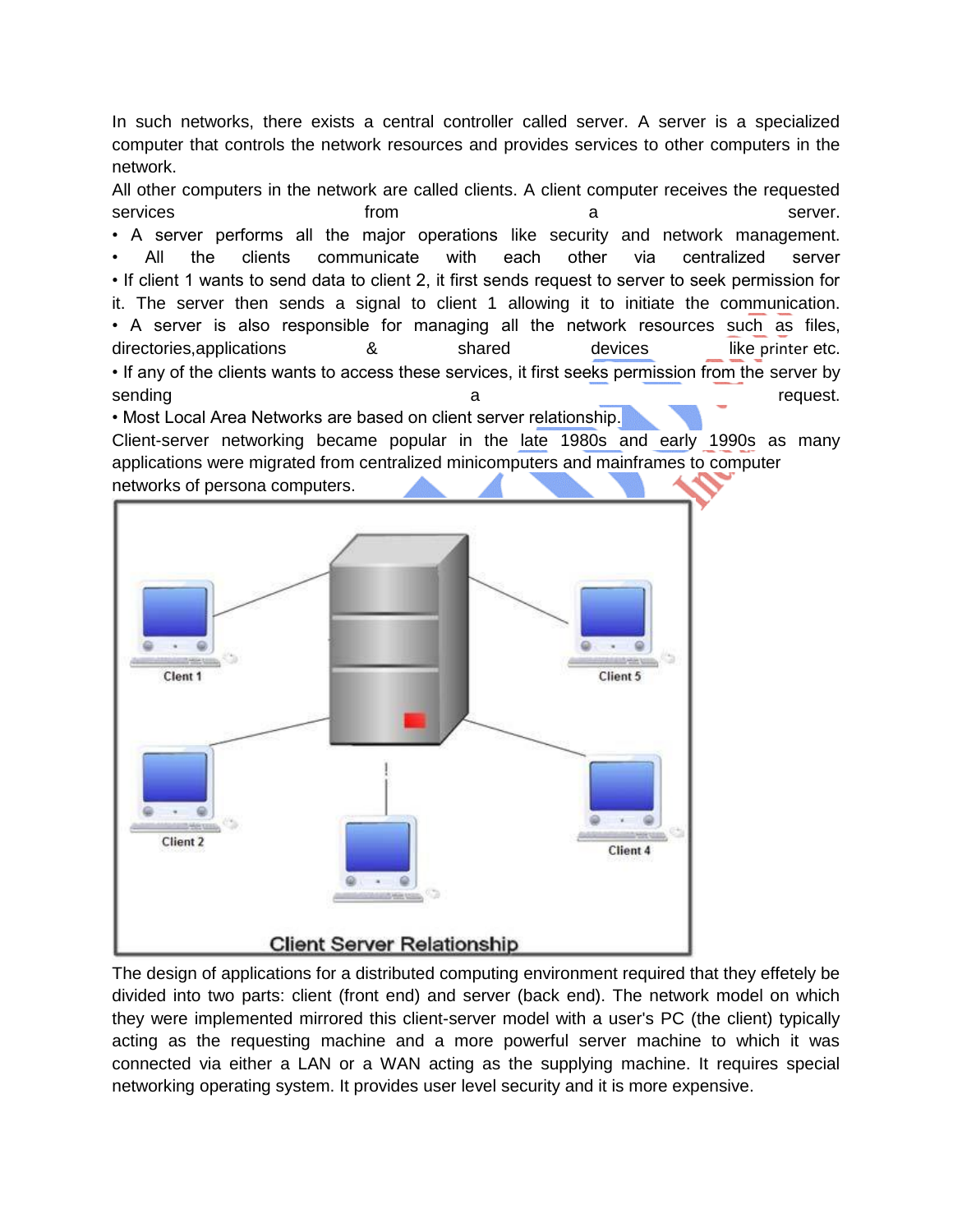#### **(d)Cache memory, Primary, Virtual Memory:-**

Cache memory is a small-sized type of volatile computer memory that provides highspeed data access to a processor and stores frequently used computer programs, applications and data. It is the fastest memory in a computer, and is typically integrated onto the motherboard and directly embedded in the processor or main random access memory (RAM).As CPU has to fetch instruction from main memory speed of CPU depending on fetching speed from main memory. CPU contains register which has fastest access but they are limited in number as well as costly. Cache is cheaper so we can access cache. Cache memory is a very high speed memory that is placed between the CPU and main memory, to operate at the speed of the CPU.

It is used to reduce the average time to access data from the main [memory](https://en.wikipedia.org/wiki/Main_memory). The cache is a smaller and faster memory which stores copies of the data from frequently used main memory locations. Most CPUs have different independent caches, including instruction and data.



When the processor needs to read or write a location in main memory, it first checks for a corresponding entry in the cache.

- If the processor finds that the memory location is in the cache, a **cache hit** has occurred and data is read from chache
- If the processor **does not** find the memory location in the cache, a **cache miss** has occurred. For a cache miss, the cache allocates a new entry and copies in data from main memory, then the request is fulfilled from the contents of the cache.

The performance of cache memory is frequently measured in terms of a quantity called **Hit ratio.**

```
Hit ratio = hit / (hit + miss) = no. of hits/total accesses
```
We can improve Cache performance using higher cache block size, higher associativity, reduce miss rate, reduce miss penalty, and reduce Reduce the time to hit in the cache.

**Primary memory** is computer **memory** that a processor or computer accesses first or directly. It allows a processor to access running execution applications and services that are temporarily stored in a specific **memory** location. **Primary memory** is also known as **primary** storage or main **memory**.Primary memory is computer memory that a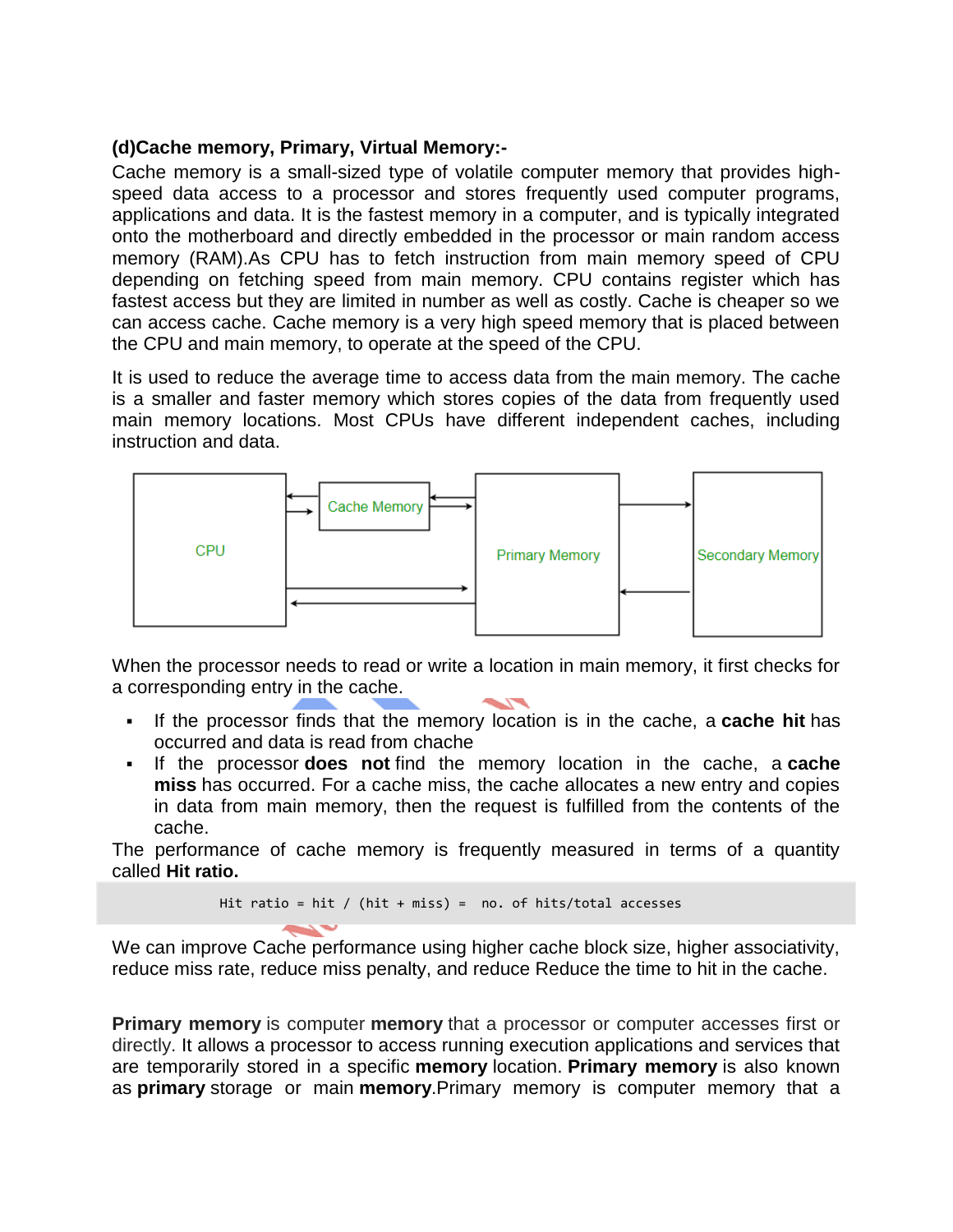processor or computer accesses first or directly. It allows a processor to access running execution applications and services that are temporarily stored in a specific memory location.

Primary memory is also known as primary storage or main memory.Primary memory is a computer system's volatile storage mechanism. It may be random access memory (RAM), cache memory or data buses, but is primarily associated with RAM.

As soon as a computer starts, primary memory loads all running applications, including the base operating system (OS), user interface and any user-installed and running software utility. A program/application that is opened in primary memory interacts with the system processor to perform all application-specific tasks.Primary memory is considered faster than secondary memory

Virtual memory is a [memory management](http://whatis.techtarget.com/definition/memory-management) capability of an OS that uses hardware and software to allow a computer to compensate for physical memory shortages by temporarily transferring data from random access memory [\(RAM\)](http://searchmobilecomputing.techtarget.com/definition/RAM) to [disk](http://searchstorage.techtarget.com/definition/hard-disk)  [storage.](http://searchstorage.techtarget.com/definition/hard-disk) [Virtual address](http://whatis.techtarget.com/definition/virtual-address) space is increased using active memory in RAM and inactive memory in hard disk drives [\(HDDs\)](http://searchstorage.techtarget.com/definition/hard-disk-drive) to form [contiguous](http://searchsqlserver.techtarget.com/definition/contiguous) [addresses](http://searchstorage.techtarget.com/definition/address-space) that hold both the [application](http://searchsoftwarequality.techtarget.com/definition/application) and its data.

Computers have a finite amount of RAM so memory can run out, especially when multiple [programs](http://searchsoftwarequality.techtarget.com/definition/program) run at the same time. A [system](http://searchwindowsserver.techtarget.com/definition/system) using virtual memory can load larger programs or multiple programs running at the same time, allowing each one to operate as if it has infinite memory and without having to purchase more RAM.

As part of the process of copying virtual memory into physical memory, the OS divides memory into pagefiles or [swap files](http://searchwindowsserver.techtarget.com/definition/swap-file-swap-space-or-pagefile) that contain a fixed number of addresses. Each page is stored on a disk and when the page is needed, the OS copies it from the disk to main memory and translates the virtual addresses into real addresses.

# **Q-4What do you mean by addressing techniques and addressing mode? Explain each addressing technique in detail?**

Ans-4 **Addressing techniques-** Addressing modes are the method used to determine which part of memory is being referred to by a machine instruction. There are various types of addressing modes. Which addressing mode is used is dependent on what type of [computer architecture](http://www.wisegeek.com/what-is-computer-architecture.htm) is being used.

Random access memory (RAM) is the primary area of memory for a computer. This is where any application must be loaded to if it is to be run. The central processing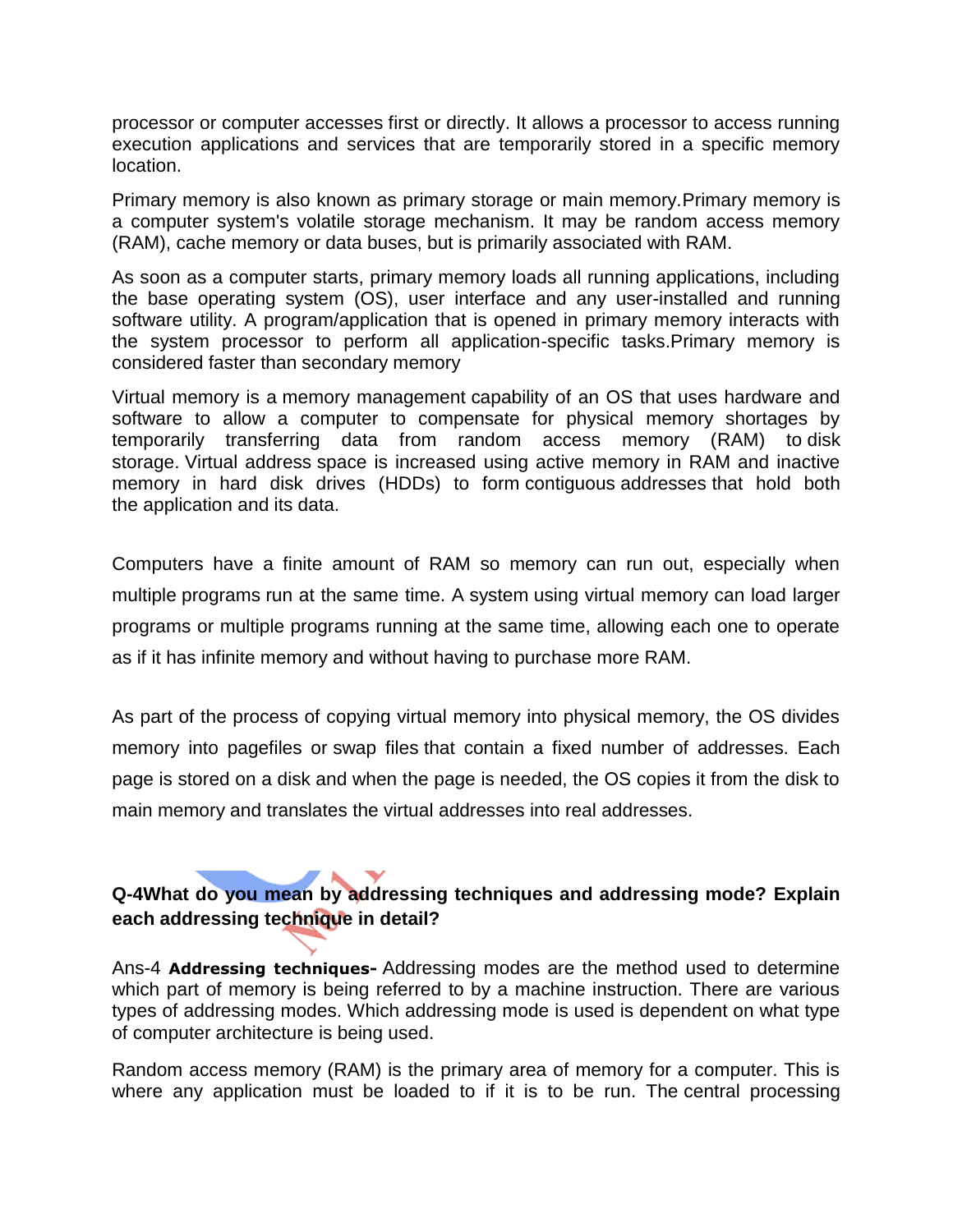unit [\(CPU\)](http://www.wisegeek.com/how-does-a-cpu-work.htm) reads machine instructions from the RAM and acts on those instructions. This is what happens whenever any application is run on a computer.

The machine instructions given to the CPU often must refer to specific portions of the RAM. In order to do this, the CPU must have a way of knowing which portion of RAM the machine instruction is referring to. This is where addressing modes come into play.

Addressing modes are used to divide up the sections of RAM into individual portions that may be referenced individually. This is similar to how each house has an address. This address can then be used by a machine instruction to refer to a specific portion of memory. The CPU will then access that portion of memory and perform the action specified by the machine instruction.

There are many different types of addressing modes. Different types of computer architecture feature different types of addressing modes. This results in an incompatibility of software. If an application is designed for one type of addressing mode, then it will not be able to run when used on a system that uses a different type of addressing mode. It will be much like speaking to someone in a language he does not understand.

The specifics of each type of addressing mode are important for computer programmers using assembly language. This type of [computer language](http://www.wisegeek.com/what-is-computer-language.htm) is a direct representation of the machine instructions sent to the CPU. This is what makes assembly language able to produce programs that can run several times faster than other programming languages.

Assembly language is used in the development of operating systems. A computer [programmer](http://www.wisegeek.com/what-does-a-programmer-do.htm) must know the type of addressing modes used on the specific computer architecture before he can write a functioning operating system or application in assembly. The differences between addressing modes are part of the reason that applications are unable to run on different computer architectures.

**Direct addressing-** In direct addressing mode, effective address of the operand is given in the address field of the instruction. It requires one memory reference to read the operand from the given location and provides only a limited address space. Length of the address field is usually less than the word length.

Ex : Move P, Ro, Add Q, Ro P and Q are the address of operand.

**Indirect addressing** - Indirect addressing mode, the address field of the instruction refers to the address of a word in memory, which in turn contains the full length address of the operand. The advantage of this mode is that for the word length of N, an address space of 2N can be addressed. He disadvantage is that instruction execution requires two memory reference to fetch the operand Multilevel or cascaded indirect addressing can also be used.

**Immediate addressing -** This is the simplest form of addressing. Here, the operand is given in the instruction itself. This mode is used to define a constant or set initial values of variables. The advantage of this mode is that no memory reference other than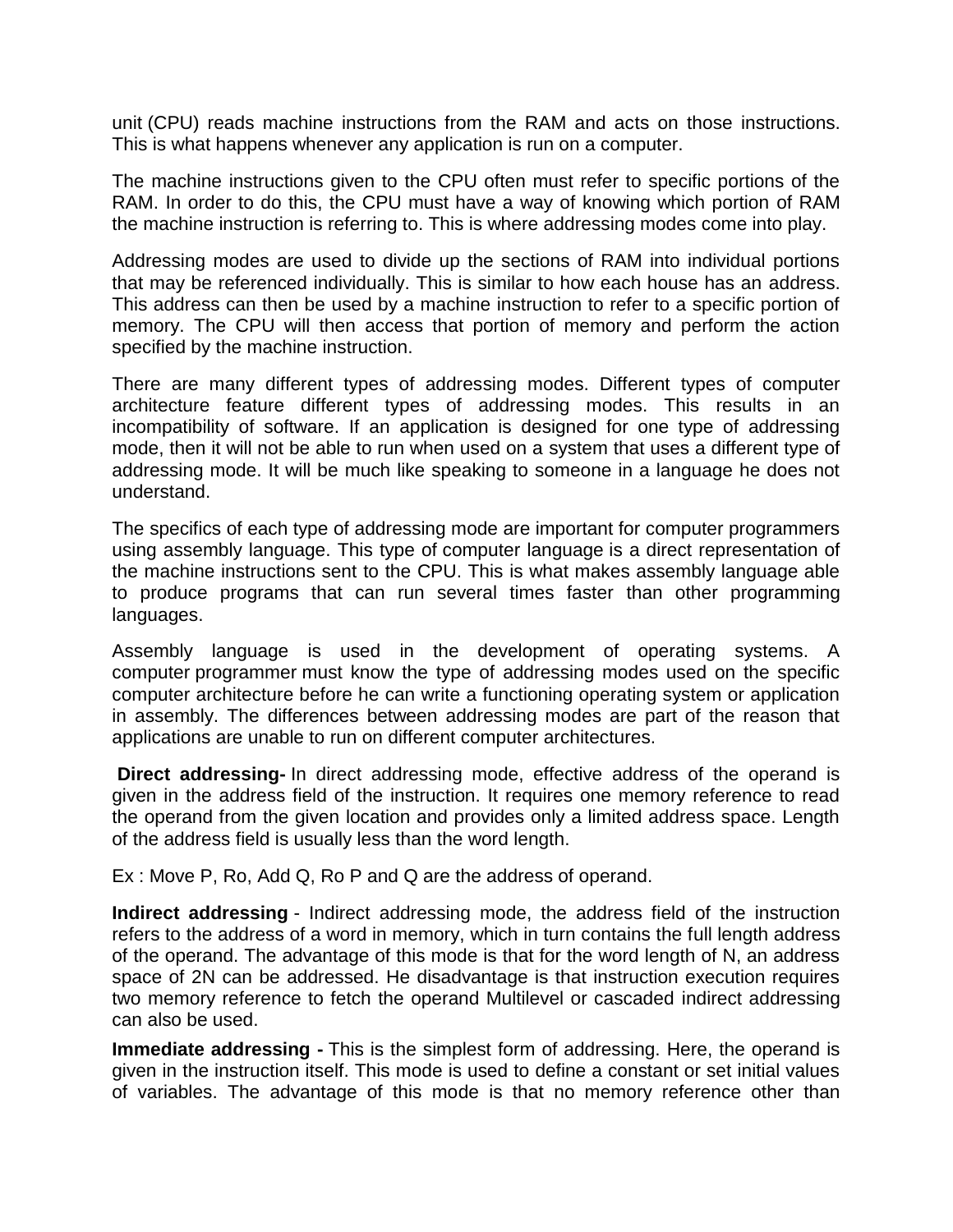instruction fetch is required to obtain operand. The disadvantage is that the size of the number is limited to the size of the address field, which most instruction sets is small compared to word length.

**Relative addressing -** This is a combination of direct addressing and register indirect addressing. The value contained in one address field. A is used directly and the other address refers to a register whose contents are added to A to produce the effective address.

**Indexed addressing**- It is also known as direct addressing mode. When you know the right offset of the address of the memory you need. For example if you have an array, then if you need the N-th element of the array, you just add N sizes of the variables to the starting address of the array.

As an oposite it is the sequential addressing mode (or indirect) where you cant calculate the exact address by just offset of the beginning. If the size of each element in the array is not known (for example if you have N null terminated string which size is not known) you need to traverse all the N-1 elements until you find the one you need - the N-th one :)

# **Registers –**

**Indexed register –** computer's cpu is a processor register used for modifying operand addresses during the run of a program, typically for doing vector/array oprations. Index register were first used in the British Manchester mark 1 computer,in 1949.

Index register are used for a special kind of addressing where an immdiate constant (i.e., which is part of the instruction it self) is added to the content of a register to form the actual operands or data; architecture which allow more then one register to be used this way nuturally have an opcode field for specifiying which register to use.

#### **General purpose register –**

Store data (arguments and result of instructions.) can be assinged variety of user programmes.

#### **Special purpose register –**

Responsible for storing information that is essential for running DLX programs. Types are

The instruction register: hold the instruction that is to be executed.

The program counter: keeps address of the next instruction so that a copy of the instruction can be placed in the current instruction register.

**Overflow register –** that the signed result of an opretion is too large to fit in the register width using twos complement representation.

**Carry register –**store numbers large than a single word to be added /subtracted by carrying a binary digit from a less significant word to the large significent bit of a more significent word as needed.it is also used to extend bit shifts and rotates in a similar manner on many processor.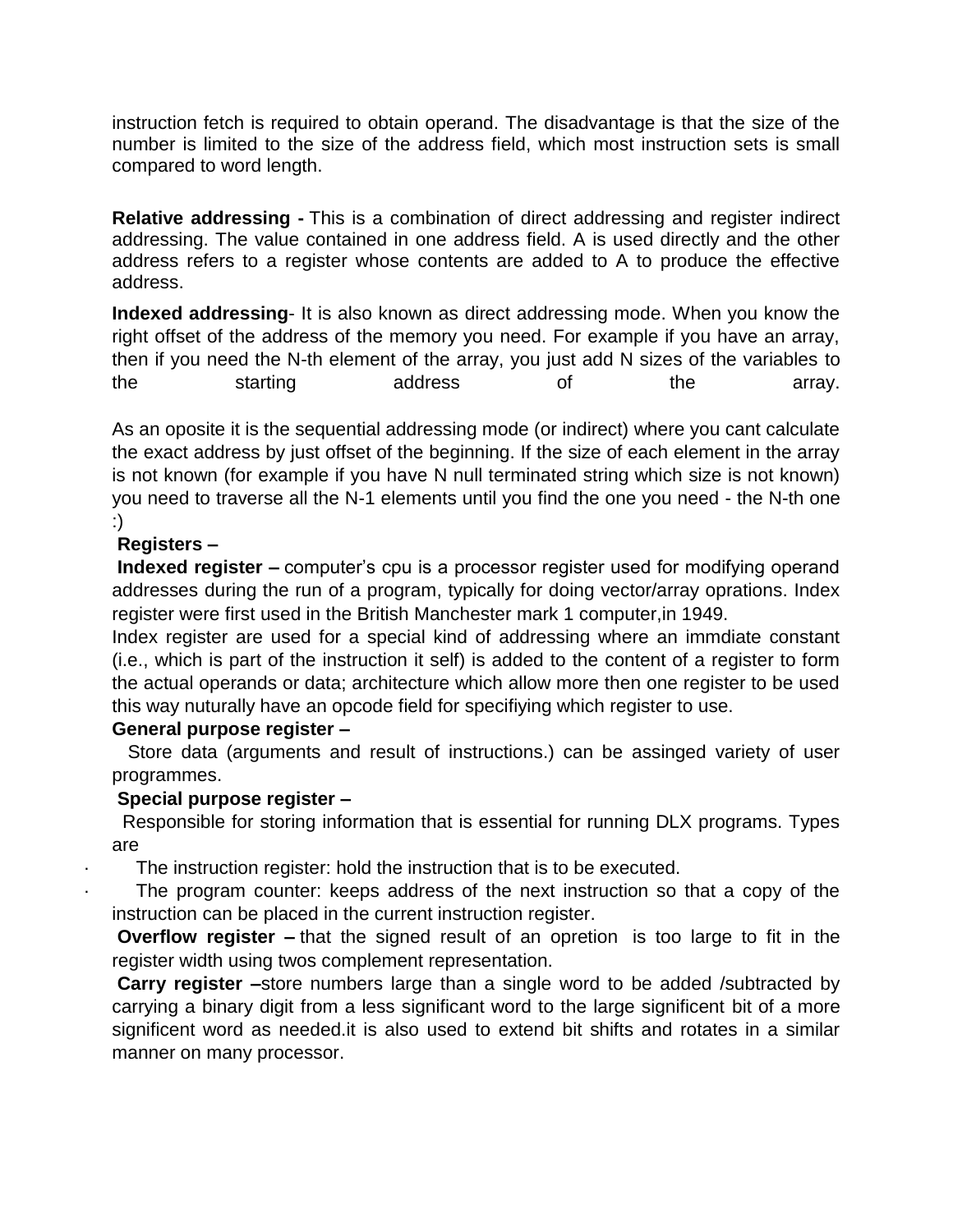**Shift register –**the shift register is another type of sequential logic circuit that is used for the storage or transfer of data in the form of binary numbers and than "shift" the data out once every clock cycle, hence the name shift register.it basically consists of several single bit "D-type data latches", one for each bit (0-1) connected together in a serial or daisy-chain arrangment so that the output from one data latch becomes the input of the next latch and so on. The data bits may be fed in or out of the register serially,i.e. one after the other from either the left or the right direction, or in parllel,i.e. all together. The number of individual data latches required to make up a singnal shift register is determinde by the number of bits to be stored with the most common being 8-bits wide.

**Stack register –** A stack can be orgnized as a collection of finite number of register that are used to store temporary information during the execution of a program. The stack pointer(sp)is a register that holds the address of top of element of the stack.

**Memory Buffer register-** A **Memory Buffer Register** (MBR) is the register in a [computer'](http://en.wikipedia.org/wiki/Computer)s processor, or [central processing unit,](http://en.wikipedia.org/wiki/Central_processing_unit) CPU, that stores the data being transferred to and from the immediate access store. It acts as a [buffer](http://en.wikipedia.org/wiki/Buffer_%28computer_science%29) allowing the processor and [memory units](http://en.wikipedia.org/wiki/Random_access_memory) to act independently without being affected by minor differences in operation. A data item will be copied to the MBR ready for use at the nex[tclock](http://en.wikipedia.org/wiki/Clock_signal) cycle, when it can be either used by the processor or stored in main memory.

This register holds the contents of the memory which are to be transferred from memory to other components or vice versa. A [word](http://en.wikipedia.org/wiki/Word_%28data_type%29) to be stored must be transferred to the MBR, from where it goes to the specific memory location, and the arithmetic data to be processed in the [ALU](http://en.wikipedia.org/wiki/Arithmetic_logic_unit) first goes to MBR and then to accumulated register, and then it is processed in the ALU.

**Accumulators-**Accumulators on a [tabulating machine](http://en.wikipedia.org/wiki/Tabulating_machine) circa 1936. Each of the four registers can store a 10-digit decimal number.

In a [computer'](http://en.wikipedia.org/wiki/Computer)s central processing unit [\(CPU\)](http://en.wikipedia.org/wiki/Central_processing_unit), an accumulator is a [register](http://en.wikipedia.org/wiki/Processor_register) in which intermediat[earithmetic and](http://en.wikipedia.org/wiki/Arithmetic_logic_unit) logic results are stored. Without a register like an accumulator, it would be necessary to write the result of each calculation (addition, multiplication, shift, etc.) to [main memory,](http://en.wikipedia.org/wiki/Primary_storage) perhaps only to be read right back again for use in the next operation. Access to main memory is slower than access to a register like the accumulator because the technology used for the large main memory is slower (but cheaper) than that used for a register.

The canonical example for accumulator use is summing a list of numbers. The accumulator is initially set to zero, then each number in turn is read and added to the value in the accumulator. Only when all numbers have been added is the result held in the accumulator written to main memory or to another, non-accumulator, CPU register.

An **accumulator machine**, also called a [1-operand machine,](http://en.wikipedia.org/wiki/Instruction_set_architecture) or a CPU with accumulator-based architecture, is a kind of CPU where, although it may have several registers, the CPU mostly stores the results of calculations in one special register, typically called "the accumulator". Historically almost all early computers were accumulator machines; and many [microcontrollers](http://en.wikipedia.org/wiki/Microcontroller) still popular as of 2010 (such as th[e68HC12,](http://en.wikipedia.org/wiki/68HC12) the [PICmicro,](http://en.wikipedia.org/wiki/PICmicro) the [8051](http://en.wikipedia.org/wiki/8051) and several others) are basically accumulator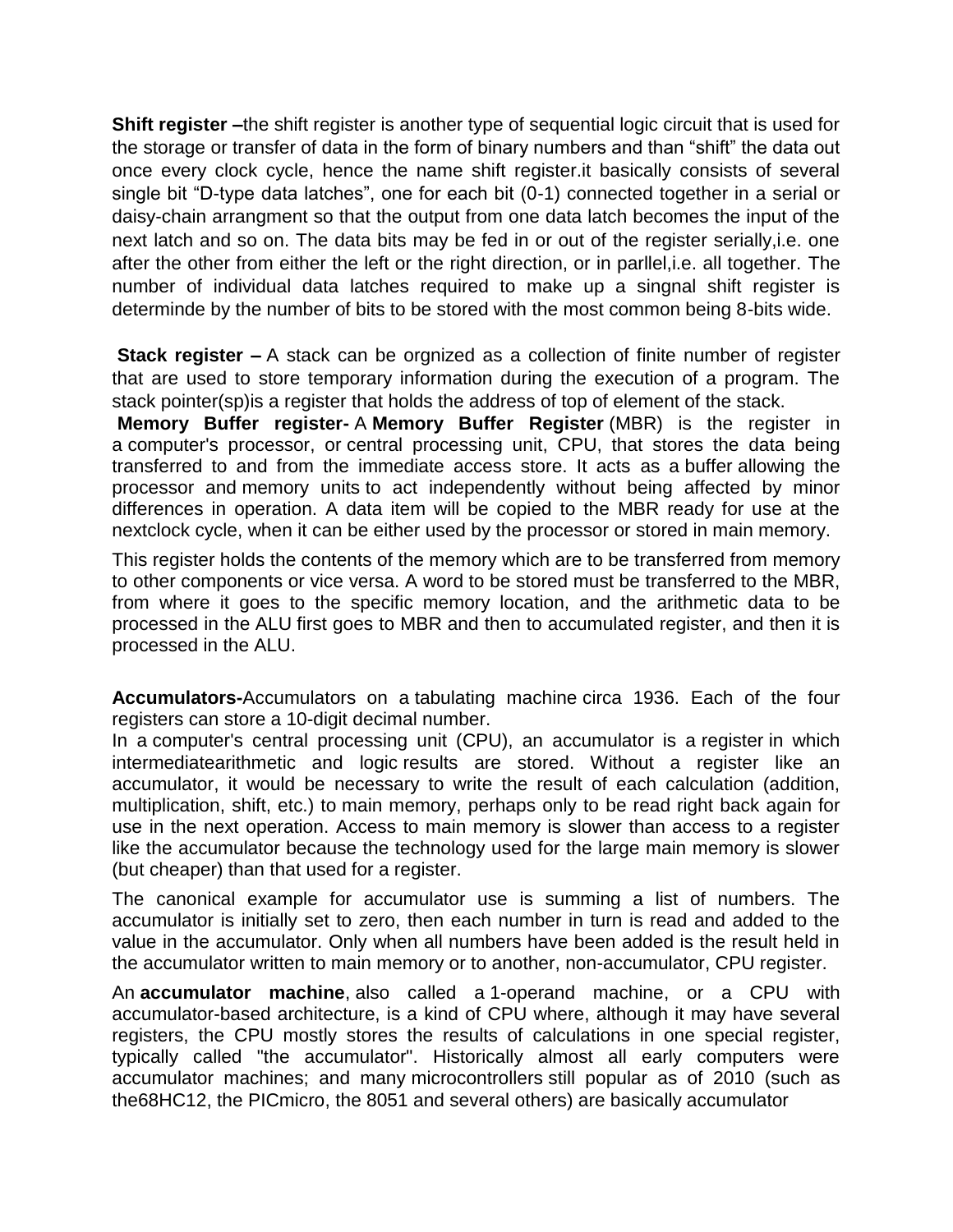**stack pointers-**A stack pointer is a small [register](http://whatis.techtarget.com/definition/register) that stores the address of the last program request in [astack.](http://searchcio-midmarket.techtarget.com/definition/stack) A stack is a specialized [buffer](http://searchcio-midmarket.techtarget.com/definition/buffer) which stores data from the top down. As new requests come in, they "push down" the older ones. The most recently entered request always resides at the top of the stack, and the program always takes requests from the top.

A stack (also called a pushdown stack) operates in a last-in/first-out sense. When a new data item is entered or "pushed" onto the top of a stack, the stack pointer increments to the next physical memory address, and the new item is copied to that address. When a data item is "pulled" or "popped" from the top of a stack, the item is copied from the address of the stack pointer, and the stack pointer decrements to the next available item at the top of the stack.

**floating point-** In [computing,](http://en.wikipedia.org/wiki/Computing) floating point describes a method of representing an approximation to [real numbers](http://en.wikipedia.org/wiki/Real_number) in a way that can support a wide range of values. The numbers are, in general, represented approximately to a fixed number of [significant](http://en.wikipedia.org/wiki/Significant_figures)  [digits](http://en.wikipedia.org/wiki/Significant_figures) (the mantissa) and scaled using an [exponent.](http://en.wikipedia.org/wiki/Exponentiation) The base for the scaling is normally 2, 10 or 16. The typical number that can be represented exactly is of the form:

#### Significant digits × baseexponent

The idea of floating-point representation over intrinsically [integer](http://en.wikipedia.org/wiki/Integer_%28computer_science%29) [fixed-point](http://en.wikipedia.org/wiki/Fixed-point_arithmetic) numbers, which consist purely of [significand,](http://en.wikipedia.org/wiki/Significand) is that expanding it with the exponent component achieves greater range. For instance, to represent large values, e.g. distances between galaxies, there is no need to keep all 39 decimal places down to [femtometre-](http://en.wikipedia.org/wiki/Femtometre)resolution, employed in particle physics. Assuming that the best resolution is in light [years,](http://en.wikipedia.org/wiki/Light_years) only 9 most significant decimal digits matter whereas 30 others bear pure noise and, thus, can be safely dropped. This is 100-bit saving in storage. Instead of these 100 bits, much fewer are used to represent the scale (the exponent), e.g. 8 bits or 2 decimal digits. Now, one number can encode the astronomic and subatomic distances with the same 9 digits of accuracy. But, because 9 digits are 100 times less accurate than 9+2 digits reserved for scale, this is considered as [precision-](http://en.wikipedia.org/wiki/Accuracy_and_precision)for-range [trade-off.](http://en.wikipedia.org/wiki/Trade-off) The example also explains that using scaling to extend the dynamic range results in another contrast with usual fixed-point numbers: their values are not uniformly spaced. Small values, the ones close to zero, can be represented with much higher resolution (1 femtometre) than distant ones because greater scale (light years) must be selected for encoding significantly larger values[.\[1\]](http://en.wikipedia.org/wiki/Floating_point) That is, floating-point cannot represent point coordinates with atomic accuracy in the other galaxy, only close to the origin.

The term floating point refers to the fact that their [radix point](http://en.wikipedia.org/wiki/Radix_point) (decimal point, or, more commonly in computers, binary point) can "float"; that is, it can be placed anywhere relative to the significant digits of the number. This position is indicated as the exponent component in the internal representation, and floating-point can thus be thought of as a computer realization of [scientific notation.](http://en.wikipedia.org/wiki/Scientific_notation) Over the years, a variety of floating-point representations have been used in computers. However, since the 1990s, the most commonly encountered representation is that defined by the [IEEE 754](http://en.wikipedia.org/wiki/IEEE_754) Standard.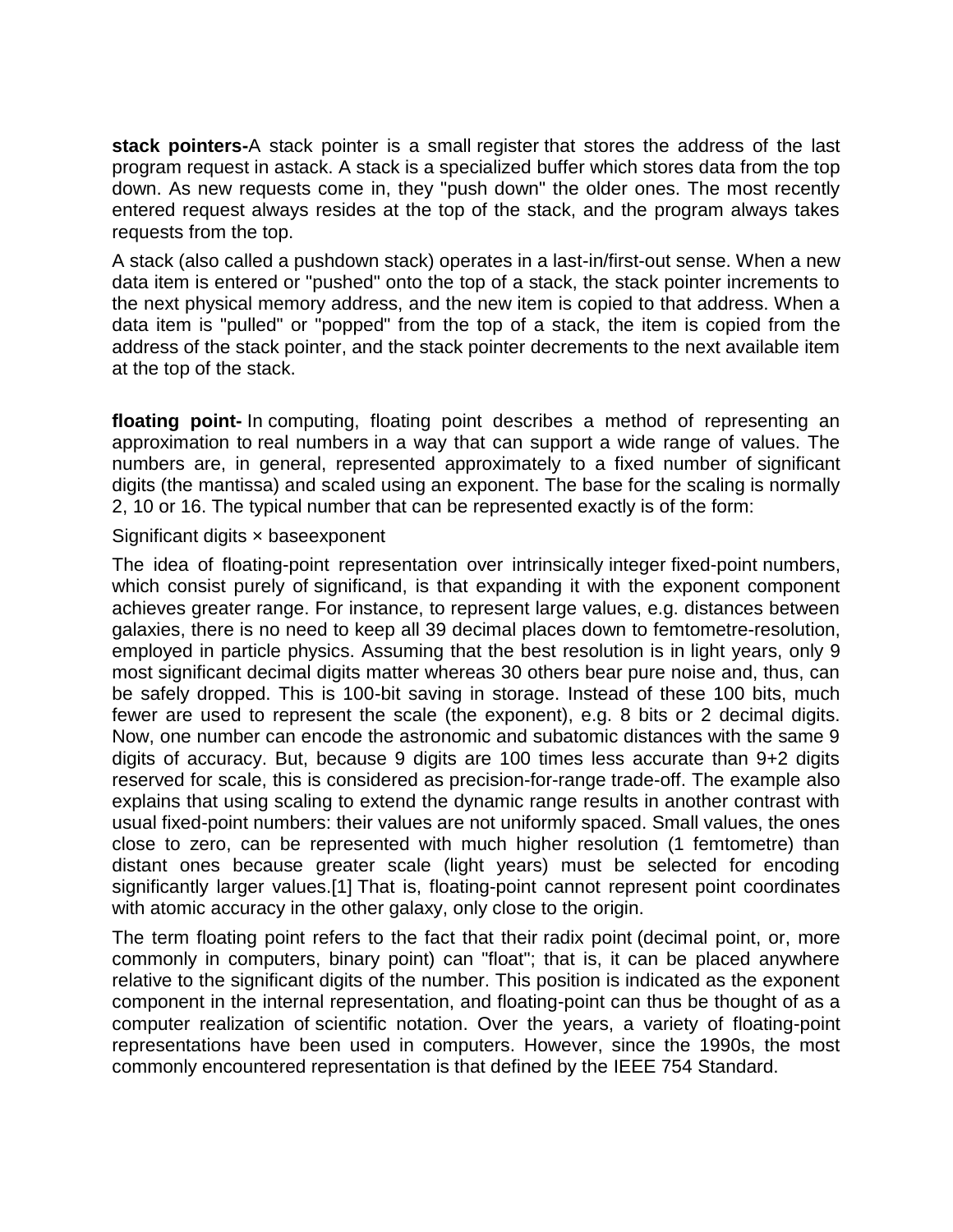The speed of floating-point operations, commonly referred to in performance measurements as [FLOPS,](http://en.wikipedia.org/wiki/FLOPS) is an important machine characteristic, especially in [software](http://en.wikipedia.org/wiki/Software) that performs large-scale mathematical calculations.

**status information and buffer registers.-** A buffer register is the simplest kind of register; all it does is store a digital information temporarily. It holds the contents of the memory which are to be transferred from memory to other components. By acting as a buffer, it allows the central processor and memory units to operate independently without being affected by minor differences in operation.

Addressing Mode:-The term *addressing modes* refers to the way in which the operand of an instruction is specified. Information contained in the instruction code is the value of the operand or the address of the result/operand. Following are the main addressing modes that are used on various platforms and architectures.

### *1) Immediate Mode*

The operand is an immediate value is stored explicitly in the instruction:

Example: SPIM ( opcodedest, source)

li \$11, 3 // loads the immediate value of 3 into register \$11

li \$9, 8 // loads the immediate value of 8 into register \$9

Example : (textbook uses instructions type like, opcode source, dest)

move #200, R0; // move immediate value 200 in register R0

# *2) Index Mode*

The address of the operand is obtained by adding to the contents of the general register (called index register) a constant value. The number of the index register and the constant value are included in the instruction code. Index Mode is used to access an array whose elements are in successive memory locations. The content of the instruction code, represents the starting address of the array and the value of the index register, and the index value of the current element. By incrementing or decrementing index register different element of the array can be accessed.

#### **Example: SPIM/SAL - Accessing Arrays**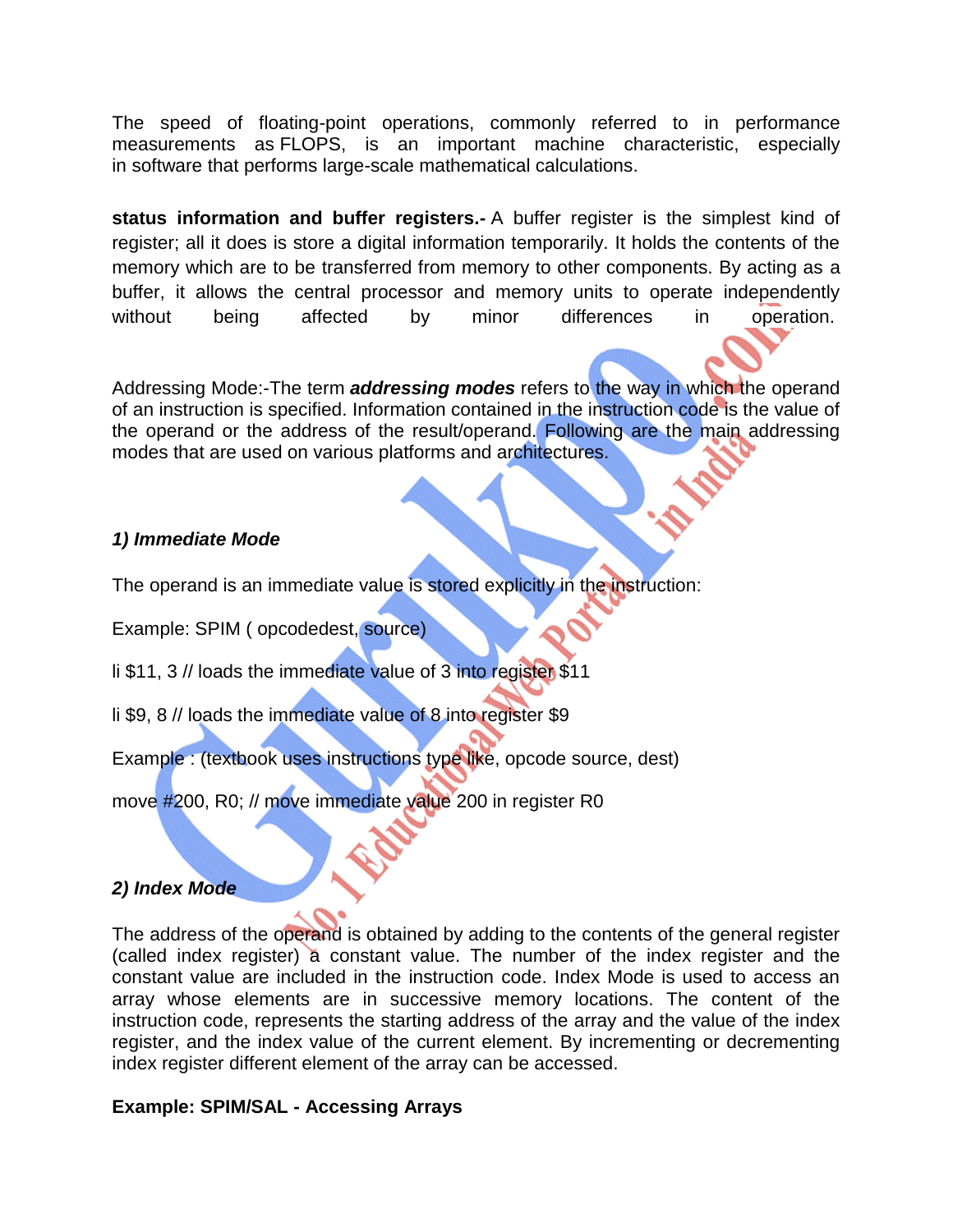.data array1: .byte 1,2,3,4,5,6 .text \_\_start: sb \$0, array1(\$3)  $\# \arctan(4)=0$ 

move  $$3, $0$   $*$   $$3$  initialize index register with 0 add \$3, \$3,4 # compute the index value of the fifth element # store byte 0 in the fifth element of the array # index addressing mode

done

#### *3) Indirect Mode*

The effective address of the operand is the contents of a register or main memory location, location whose address appears in the instruction. Indirection is noted by placing the name of the register or the memory address given in the instruction in parentheses. The register or memory location that contains the address of the operand is a pointer. When an execution takes place in such mode, instruction may be told to go to a specific address. Once it's there, instead of finding an operand, it finds an address where the operand is located.

#### NOTE:

Two memory accesses are required in order to obtain the value of the operand (fetch operand address and fetch operand value).

#### **Example:** (textbook) ADD (A), R0

(address A is embedded in the instruction code and  $(A)$  is the operand address = pointer variable)

# **Example: SPIM - simulating pointers and indirect register addressing**

The following "C" code:

 $int *alpha = 0x00002004$  $*$ alpha = q;

could be translated into the following assembly code:

alpha: .word 0x00002004 # alpha is and address variable # address value is 0x00002004

q: .word 5

....

lw  $$10,q$  # load word value from address q in into  $$10$  $# $10$  is 5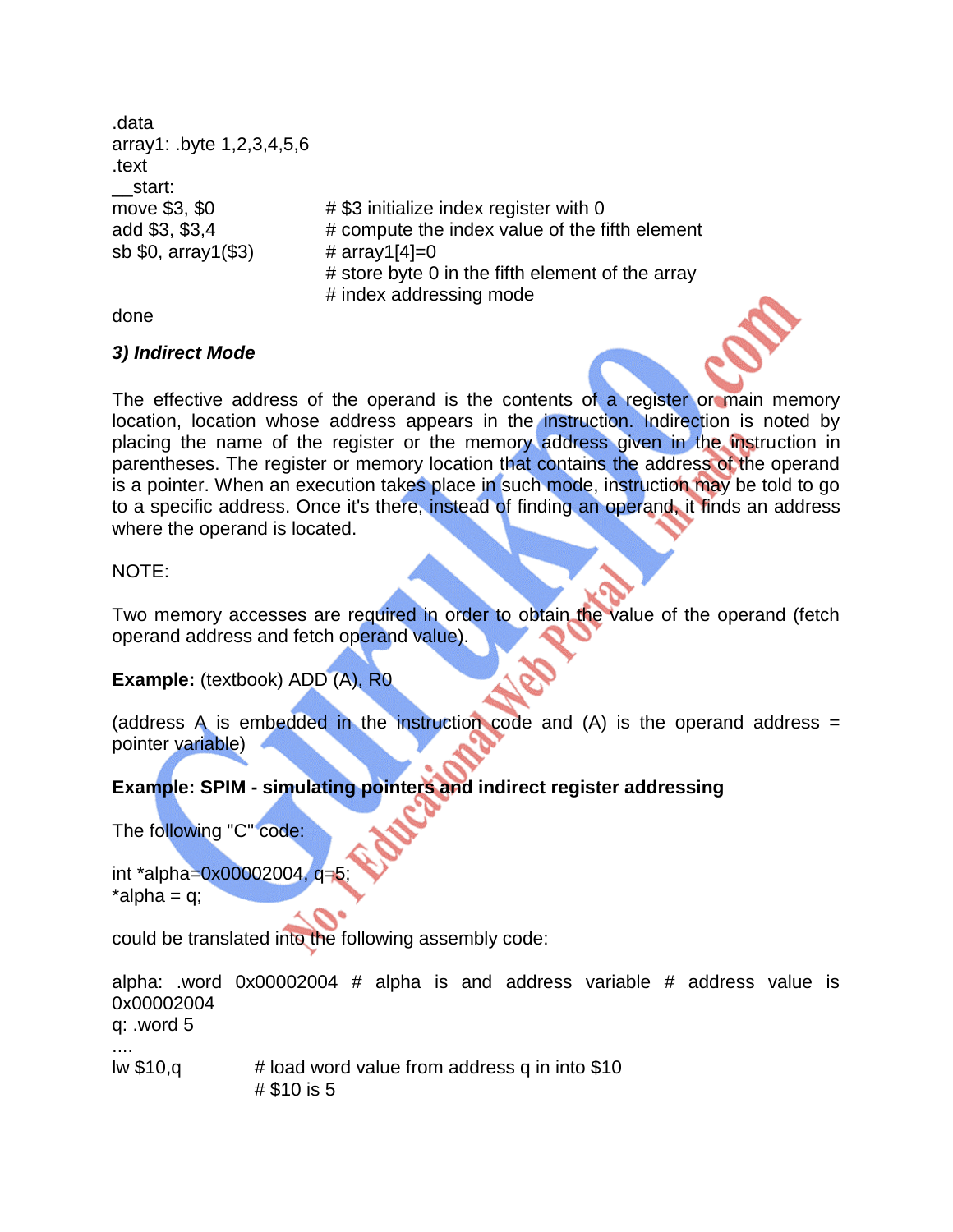| $lw$ \$11, alpha | $\# $11$ gets the value 0x0002004                         |
|------------------|-----------------------------------------------------------|
|                  | # this is similar with a load immediate address value     |
| sw \$10, (\$11)  | # store value from register \$10 at memory location       |
|                  | # whose address is given by the contents of register \$11 |
|                  | # (store 5 at address $0x00002004$ )                      |

### **Example: SPIM/SAL - - array pointers and indirect register addressing**

| .data                     |                                            |
|---------------------------|--------------------------------------------|
| array1: .byte 1,2,3,4,5,6 |                                            |
| .text                     |                                            |
| start:                    |                                            |
| la \$3, array1            | # array1 is direct addressing mode         |
| add \$3, \$3,4            | # compute the address of the fifth element |
| sb \$0, (\$3)             | # array1[4]=0, byte accessing              |
|                           | # indirect addressing mode                 |
|                           |                                            |

done

### *4) Absolute (Direct) Mode*

The address of the operand is embedded in the instruction code.

#### **Example: (SPIM)**

beta: .word 2000

lw \$11, beta  $\#$  load word (32 -bit quantity) at address beta into register \$11 # address of the word is embedded in the instruction code # (register \$11 will receive value 2000)

 $\sum_{i=1}^n$ 

# *5) Register Mode*

The name (the number) of the CPU register is embedded in the instruction. The register contains the value of the operand. The number of bits used to specify the register depends on the total number of registers from the processor set.

# **Example (SPIM)**

add \$14,\$14,\$13 # add contents of register \$13 plus contents of # register \$14 and save the result in register \$14

No memory access is required for the operand specified in register mode.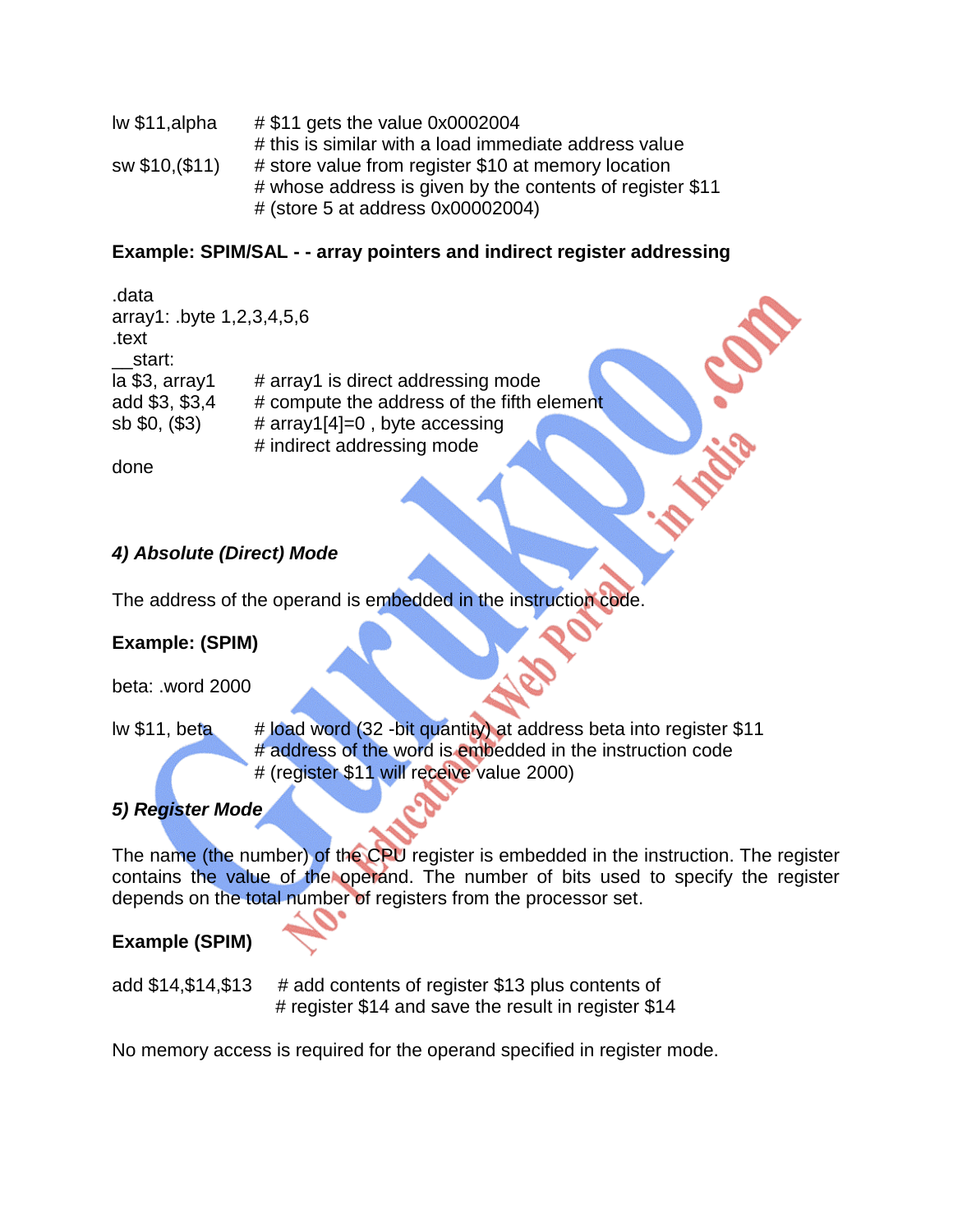### *6) Displacement Mode*

Similar to index mode, except instead of a index register a base register will be used. Base register contains a pointer to a memory location. An integer (constant) is also referred to as a displacement. The address of the operand is obtained by adding the contents of the base register plus the constant. The difference between index mode and displacement mode is in the number of bits used to represent the constant. When the constant is represented a number of bits to access the memory, then we have index mode. Index mode is more appropriate for array accessing; displacement mode is more appropriate for structure (records) accessing.

**Via** 

# **Example: SPIM/SAL - Accessing fields in structures**

| .data                      |                                                   |
|----------------------------|---------------------------------------------------|
|                            | student: .word 10000 #field code                  |
| .ascii "Smith" #field name |                                                   |
| .byte # field test         |                                                   |
|                            | .byte 80,80,90,100 # fields hw1,hw2,hw3,hw4       |
| .text                      |                                                   |
| start:                     |                                                   |
| la \$3, student            | # load address of the structure in \$3            |
|                            | # \$3 base register                               |
| add \$17,\$0,90            | # value 90 in register \$17                       |
|                            | # displacement of field "test" is 9 bytes         |
|                            | #                                                 |
| sb \$17, 9(\$3)            | # store contents of register \$17 in field "test" |
|                            | # displacement addressing mode                    |
| done                       |                                                   |

# *7) Autoincrement /Autodecrement Mode*

A special case of indirect register mode. The register whose number is included in the instruction code, contains the address of the operand. Autoincrement Mode = after operand addressing , the contents of the register is incremented. Decrement Mode = before operand addressing, the contents of the register is decrement.

### **Example: SPIM/SAL - - simulating autoincrement/autodecrement addressing mode**

(**MIPS** has no autoincrement/autodecrement mode)

| $Iw $3$ , $array1($17)$<br>addi \$17,\$17,4 | #load in reg. \$3 word at address array1(\$17)<br>#increment address (32-bit words) after accessing<br>#operand this can be re-written in a "autoincrement like" |
|---------------------------------------------|------------------------------------------------------------------------------------------------------------------------------------------------------------------|
| mode":<br>$lw + $3, array1($17)$            | # lw+ is <b>not a real</b> MIPS instruction                                                                                                                      |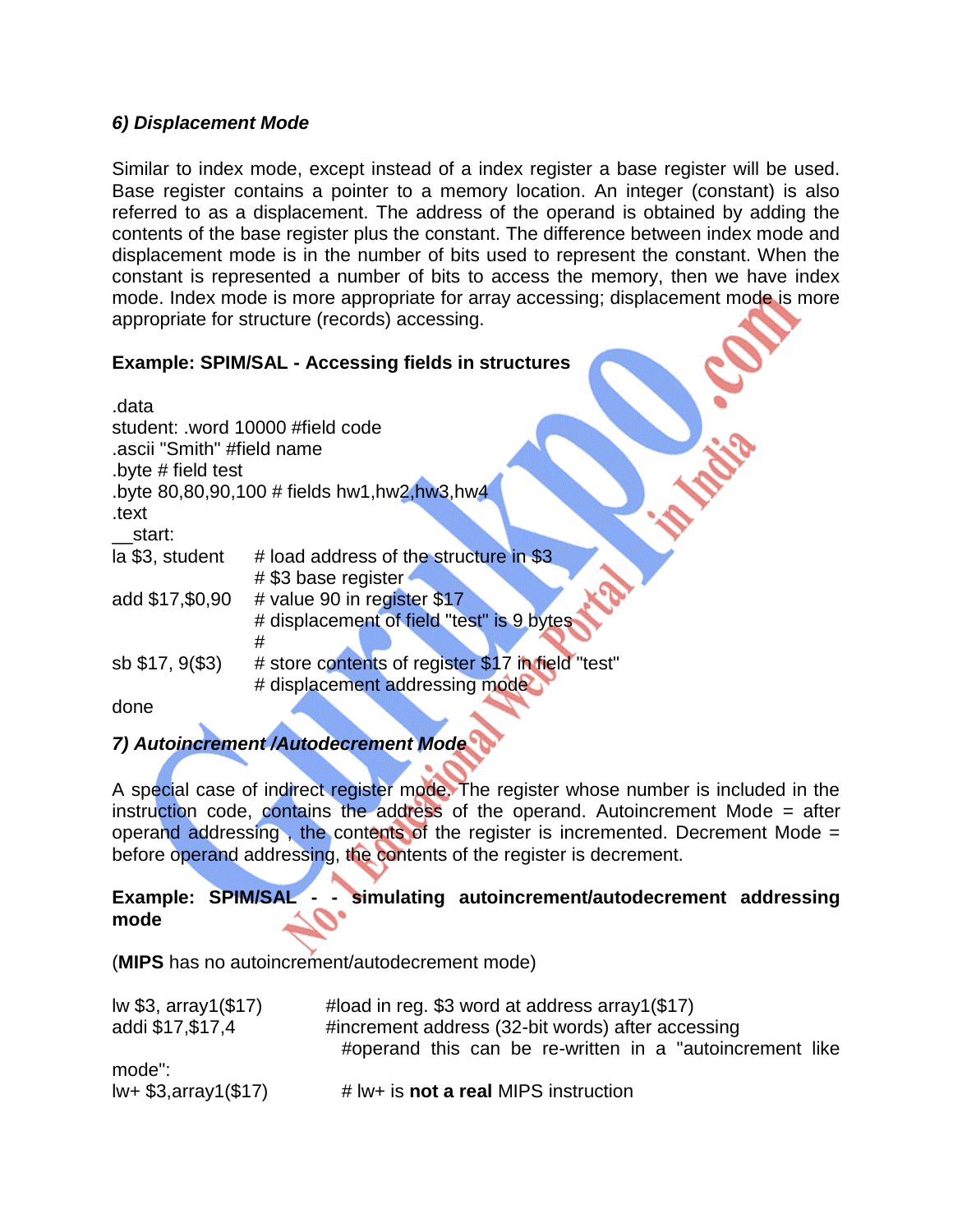lw \$3,array1(\$17)

**NOTE:** the above sequence can be re-rewritten proposing an "autodecrement instruction", **not real** in MIPS architecture.

-lw \$3, array1(\$17)

### **Q5 (a)What is Microprocessor? Define it's different types.**

Ans-5 (a)The microprocessor is nothing but the CPU and it is an essential component of the computer. It is a silicon chip that comprises millions of transistors and other electronic [components](https://www.elprocus.com/buy-electronic-components-and-kits-through-online-shoping-sites/) that process millions of instructions per second. A [Microprocessor](https://www.elprocus.com/embedded-microprocessor-importance-and-its-real-time-applications/) is a versatile chip, that is combined with memory and special purpose chips and preprogrammed by a software. It accepts digital data as i/p and processes it according to the instructions stored in the memory.The microprocessor has many functions like functions of data storage, interact with various other devices and other time related functions. But, the main function is to send and receive the data to make the function of the computer well. This article discusses about the types and evolution of microprocessor.The first generation microprocessors were introduced in the year 1971- 1972. The instructions of these microprocessors were processed serially, they fetched the instruction, decoded and then executed it. When an instruction of the microprocessor was finished, then the microprocessor updates the instruction pointer & fetched the following instruction, performing this consecutive operation for each instruction in turn..The second generation of the microprocessor is defined by overlapped fetch, decode and execute the steps. When the first generation is processed in the execution unit, then the second instruction is decoded and the third instruction is fetched.

Types of Microprocessor:-

Microprocessors are classified into five types, namely: [CISC-Complex](https://www.elprocus.com/what-is-risc-and-cisc-architecture-and-their-workings/) Instruction Set [Microprocessors,](https://www.elprocus.com/what-is-risc-and-cisc-architecture-and-their-workings/) RISC-Reduced Instruction Set [Microprocessor,](https://www.elprocus.com/what-is-risc-and-cisc-architecture-and-their-workings/) ASIC- Application Specific Integrated Circuit, Superscalar Processors, DSP"s-Digital Signal Microprocessors.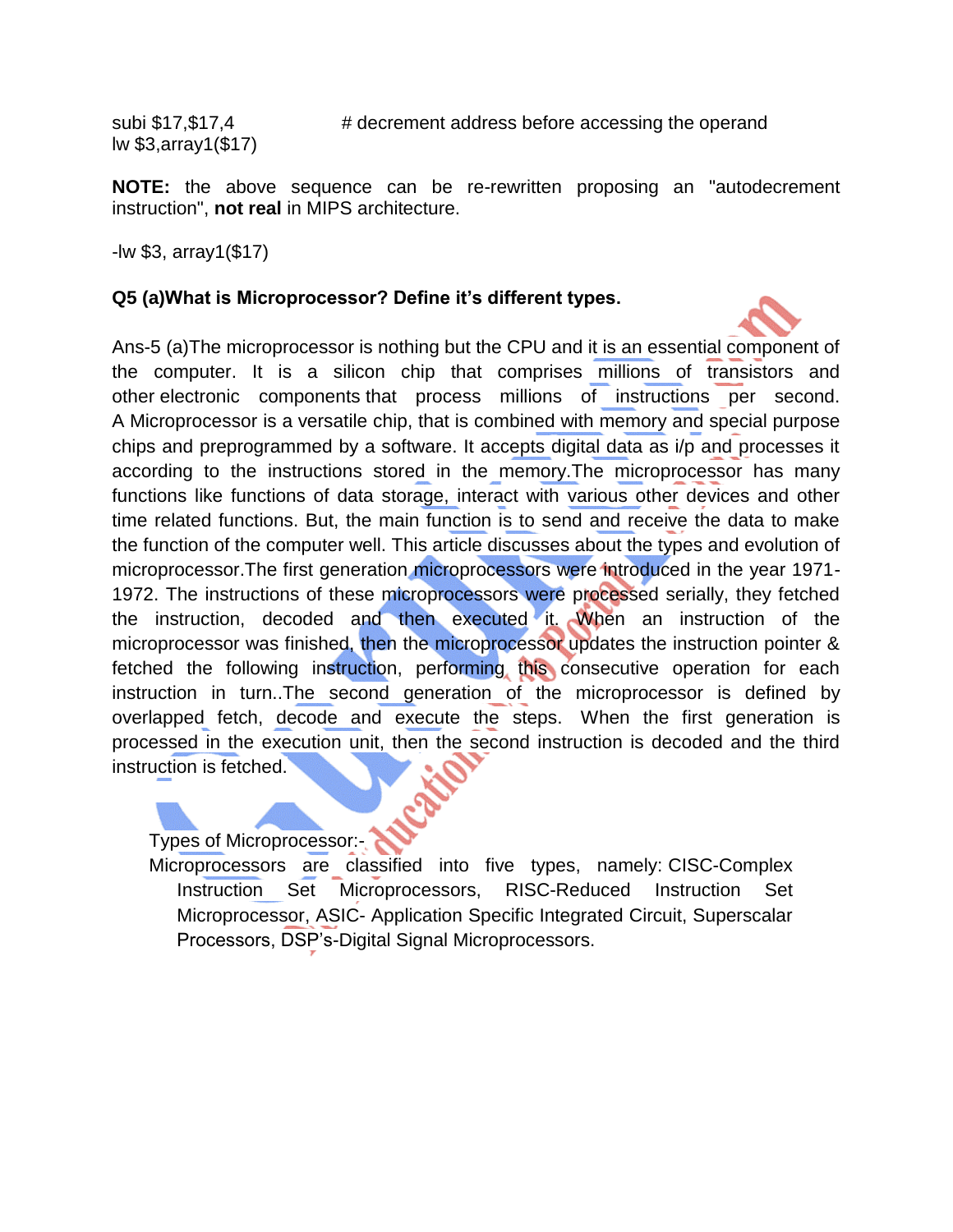

# *Complex Instruction Set Microprocessors*

The short term of Complex Instruction Set Microprocessors is CISM and they classify a microprocessor in which orders can be performed together along with other low level activities. These types of processors performs the different tasks like downloading, uploading, recalling data into the memory card and recalling data from the memory card. Apart from these tasks, it also does complex mathematical calculations in a single command.

# *Reduced Instruction Set Microprocessor*

The short term of Reduced Instruction Set Microprocessor is RISC. These types of processors are made according to the function in which the microprocessor can carry out small things in specific command. In this way these processors completes more commands at a faster rate.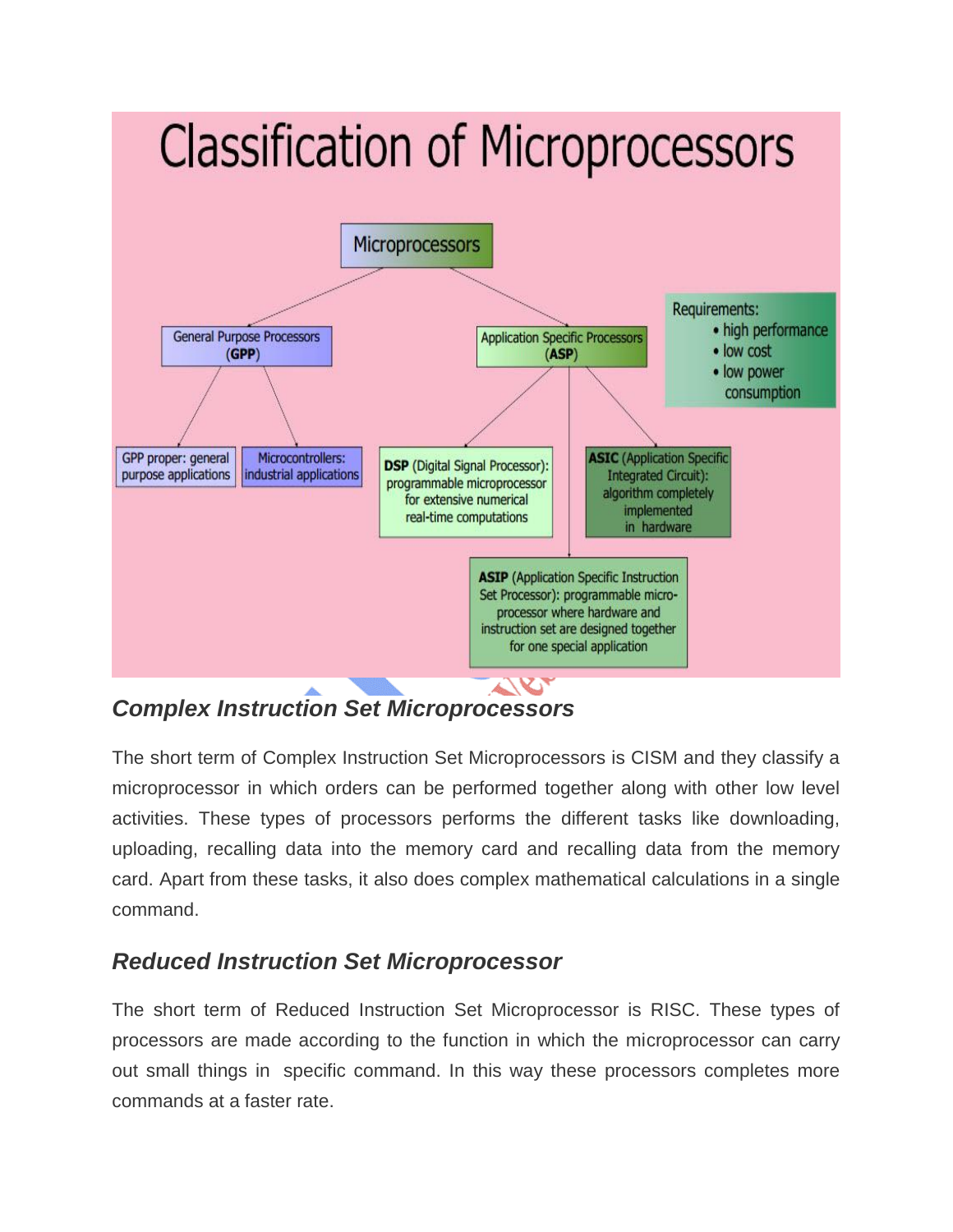# *Superscalar Microprocessors*

Superscalar processor facsimiles the hardware on the processor to perform various tasks at a time. These processors can be used for ALUs or multipliers. They have different operational units and these processors can carry out more than a one command by continuously transmitting several instructions to the extra operational units inside the processor.

# *Digital Signal Multiprocessors*

Digital signal processors are also called as DSP"s, these processors are used to encode and decode the videos or to convert the D/A (digital to analog) &A/D ([analog](https://www.elprocus.com/analog-digital-converters/) to digital). They need a microprocessor that is excellent in mathematical calculations. The chips of this processor are employed in RADAR, home theaters, SONAR, audio gears, TV set top boxes and Mobile phones

There are many companies like Intel, Motorola, DEC (Digital Equipment Corporation ), TI (Texas Instruments) associated with many microprocessors such as 8085 microprocessors, ASIC, CISM, RISC, DSPs and 8086 microprocessors like Intel

# **(b)What is CISC and RISC? Explain it's difference also.**

Ans:-CISC:-**CISC** has the ability to execute addressing modes or multi-step operations within one instruction set. It is the design of the **CPU** where one instruction performs many low-level operations.The term "CISC" (complex instruction set computer or computing) refers to computers designed with a full set of computer instructions that were intended to provide needed capabilities in the most efficient way. Later, it was discovered that, by reducing the full set to only the most frequently used instructions, the computer would get more work done in a shorter amount of time for most applications. Since this was called reduced instruction set computing [\(RISC\)](http://search400.techtarget.com/definition/RISC), there was now a need to have something to call full-set instruction computers - thus, the term CISC

RISC:-RISC (reduced instruction set computer) is a [microprocessor](http://searchcio-midmarket.techtarget.com/definition/microprocessor) that is designed to perform a smaller number of types of computer [instructions](http://searchcio-midmarket.techtarget.com/definition/instruction) so that it can operate at a higher speed (perform more millions of instructions per second, or [MIPS\)](http://searchdatacenter.techtarget.com/definition/MIPS). Since each instruction type that a computer must perform requires additional transistors and circuitry, a larger list or set of computer instructions tends to make the microprocessor more complicated and slower in operation.

Difference Between CISC and RISC:-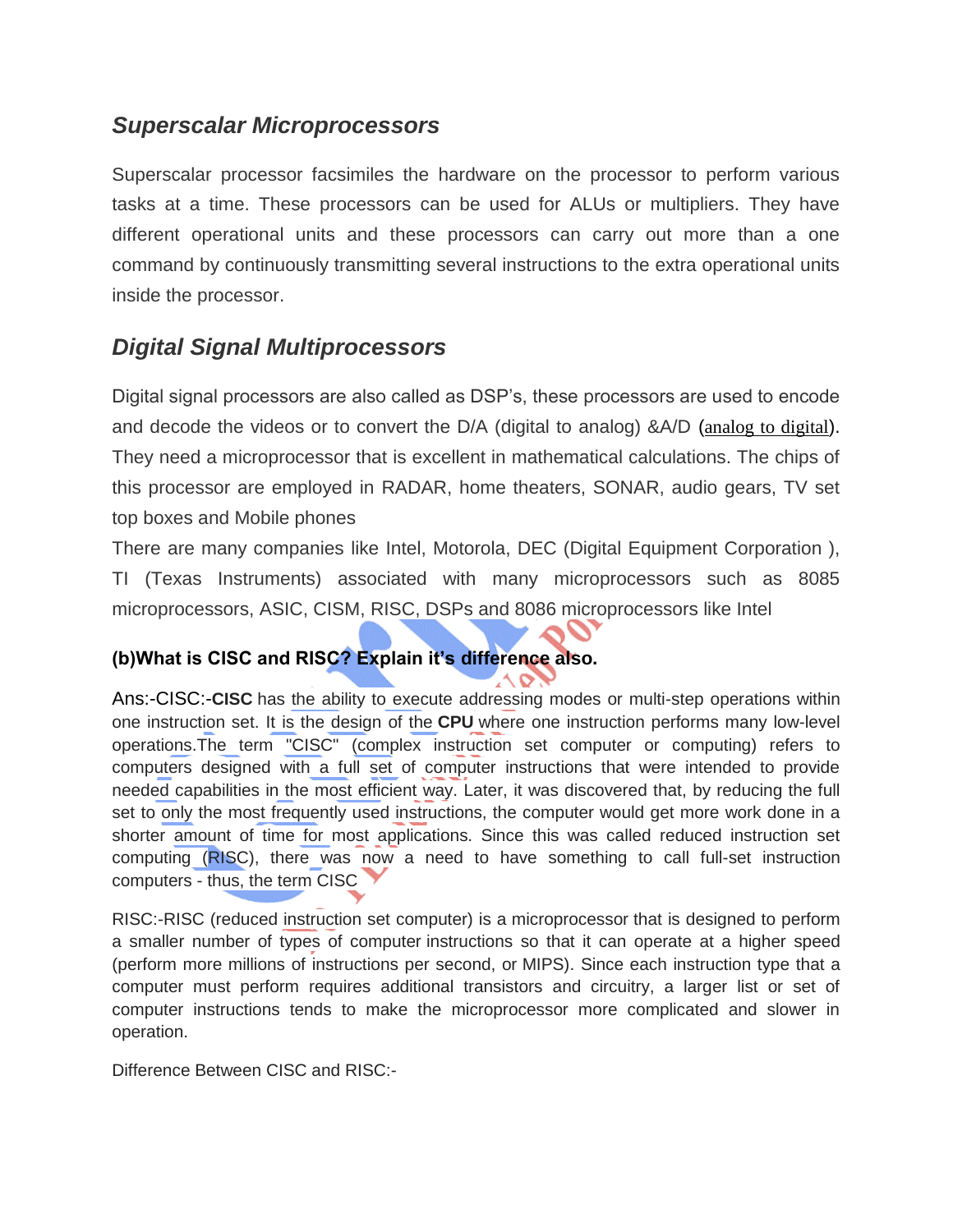**The main difference between RISC and CISC is in the number of computing cycles each of their instructions take. The difference the number of cycles is based on the complexity and the goal of their instructions.**

The term RISC stands for "Reduced Instruction Set Computer". It is a CPU design strategy based on simple instructions and fast performance.

RISC is small or reduced set of instructions. Here, each instruction is meant to achieve very small tasks. In a RISC machine, the instruction sets are simple and basic, which help in composing more complex instructions. Each instruction is of the same length; the instructions are strung together to get complex tasks done in a single operation. Most instructions are completed in one machine cycle. This pipelining is a key technique used to speed up RISC machines.

RISC is a microprocessor that is designed to carry out few instructions at the same time. Based on small instructions, these chips require fewer transistors, which make the transistors cheaper to design and produce. Some other features of RISC include:

- Less decoding demand
- Uniform instruction set
- Identical general purpose register
- Simple addressing nodes
- Few data types in hardware
	- Also, while writing codes, RISC makes it easier by allowing the programmer to remove unnecessary codes and prevents wasting of cycles.



|                                      | <b>Machine instructions</b> |  |
|--------------------------------------|-----------------------------|--|
|                                      | <b>Microcode conversion</b> |  |
| <b>Microinstructions</b>             |                             |  |
| <b>Microinstruction</b><br>execution |                             |  |

- $\bullet$
- The term CISC stands for "Complex Instruction Set Computer". It is a CPU design strategy based on single instructions, which are capable of performing multi-step operations.
- CISC computers have shorted programs. It has a large number of complex instructions, which takes long time to execute. Here, a single set of instruction is covered in multiple steps; each instruction set has more than three hundred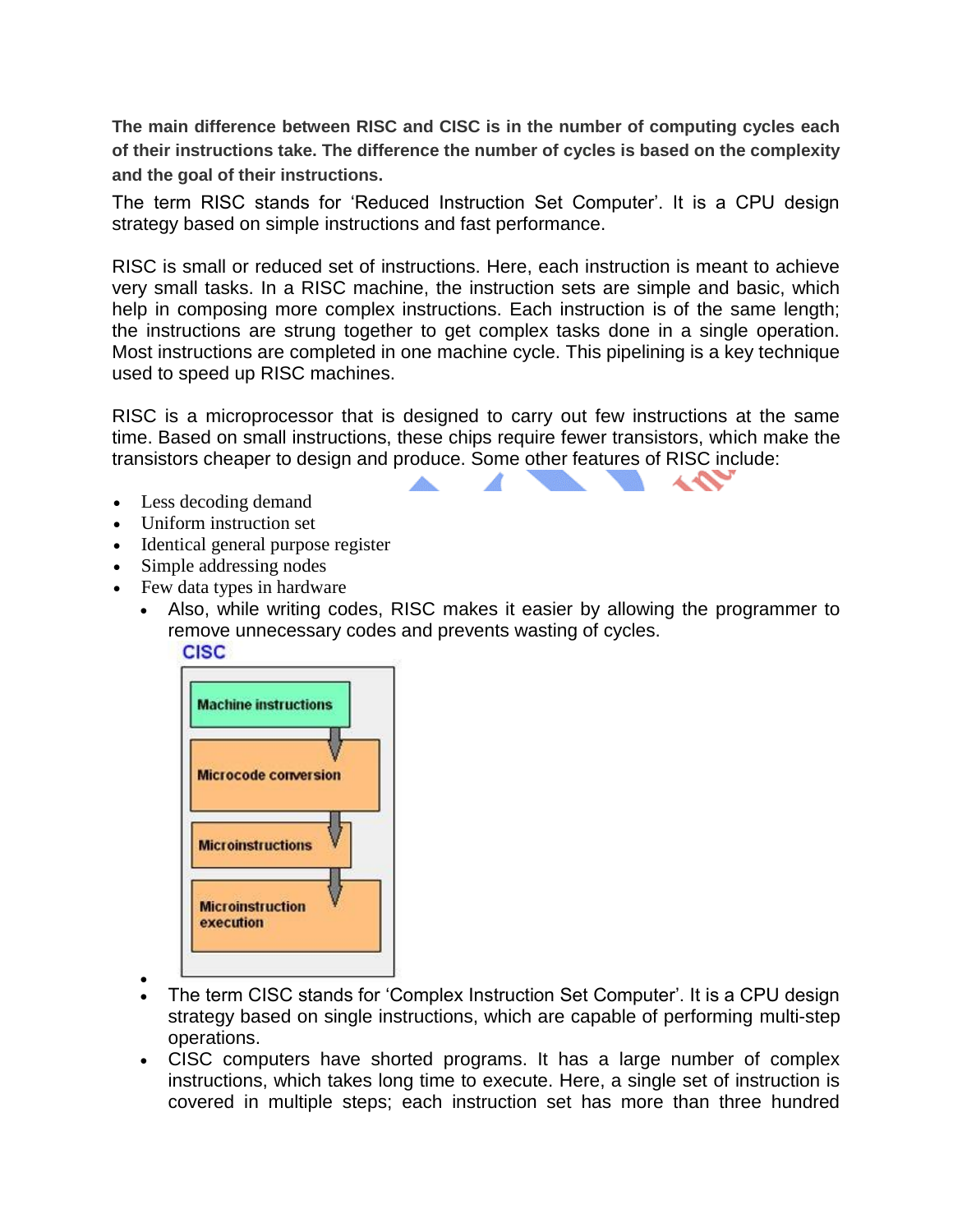separate instructions. Most instructions are completed in two to ten machine cycles. In CISC, instruction pipelining is not easily implemented.

- The CISC machines have good performances, based on the simplification of program compilers; as the range of advanced instructions are easily available in one instruction set. They design complex instructions in one simple set of instructions. They perform low level operations such as an arithmetic operation, or a load from memory and memory store. CISC makes it easier to have large addressing nodes and more data types in the machine hardware. However, CISC is considered less efficient than RISC, because of it inefficiency to remove codes which leads to wasting of cycles. Also, microprocessor chips are difficult to understand and program for, because of the complexity of the hardware.
- Comparison between RISC and CISC:

|              | <b>RISC</b>                                                                                  | <b>CISC</b>                                                                             |
|--------------|----------------------------------------------------------------------------------------------|-----------------------------------------------------------------------------------------|
| Acronym      | for<br>'Reduced<br>It<br>stands<br>Instruction Set Computer'.                                | for<br>It<br>stands<br>'Complex<br>Instruction Set Computer'.                           |
| Definition   | The RISC processors have a<br>smaller set of instructions with<br>few addressing nodes.      | The CISC processors have a<br>larger set of instructions with<br>many addressing nodes. |
| Memory unit  | It has no memory unit and uses<br>hardware<br>separate<br>to<br>a<br>implement instructions. | It has a memory<br>unit to<br>implement<br>complex<br>instructions.                     |
| Program      | It has a hard-wired unit of<br>programming.                                                  | It has a micro-programming<br>unit.                                                     |
| Design       | It is a complex complier design.                                                             | It is an easy complier design.                                                          |
| Calculations | The calculations are faster and<br>precise.                                                  | The calculations are slow and<br>precise.                                               |
| Decoding     | Decoding of instructions is<br>simple.                                                       | Decoding of instructions is<br>complex.                                                 |